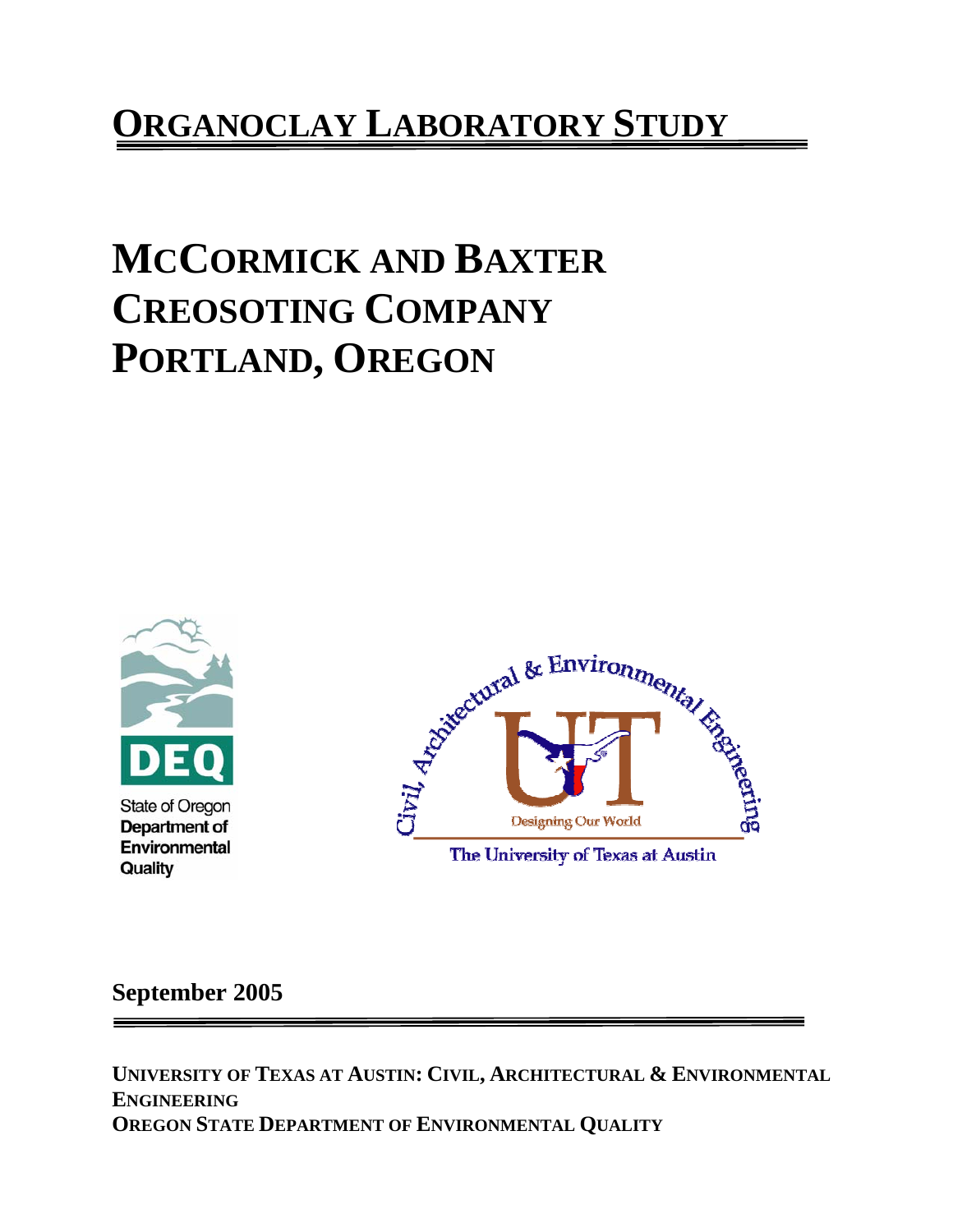#### Final Report

Organoclay Laboratory Study - McCormick & Baxter Oregon Department of Environmental Quality Project 005-05 Principal Investigator: Danny D. Reible, The University of Texas at Austin

#### Executive Summary

A series of experiments were conducted to assess the sorption capacity, permeability, swelling characteristics, leachability and strength of two selected organoclays (Aqua Technologies ET-1 and CETCO PM-200) when exposed to nonaqueous phase liquids (NAPLs) (FWDA-L, FWDA-D, TFA-L and TFA-DNAPLs) from the McCormick and Baxter Creosote Site, Portland, OR. Sorption capacities of the two organoclays with respect to the four NAPLs were studied in both batch and column tests. The capacity of the PM-200 is as much as 4.82 g NAPL /g organoclay and that of ET-1 1.39 g NAPL /g organoclay as measured in batch tests. Effective capacity in column tests were less than these values due to flow maldistribution and the time required to achieve maximum capacity. The capacity of the organoclays was essentially independent of the type of NAPL. The greater capacity of the PM-200 organoclay was also associated with significantly greater swelling of the organoclay matrix of the PM-200. Both organoclays showed significant reductions in strength after exposure to NAPL although neither exhibited loading related failures under conditions expected to be achieved in the field.

Both organoclays were found to provide good control of both dissolved and nonaqueous phase contaminants in column tests. The ET-1 organoclay exhibited lower capacity for NAPL than the PM-200 organoclay but swelling and the resulting decrease in permeability was much lower for the ET-1 product. Swelling reduced the effective or relative permeability of a pure layer of ET-1 organoclay to that expected of a silt or silty sand. Due to subsequent flow bypassing, the reduction of effective permeability potentially limits the ability to absorb to maximum capacity immediately over a seep. The reduction in effective permeability, however, can also aid effectiveness by encouraging lateral migration of NAPL to fresh organoclay not directly over an active

1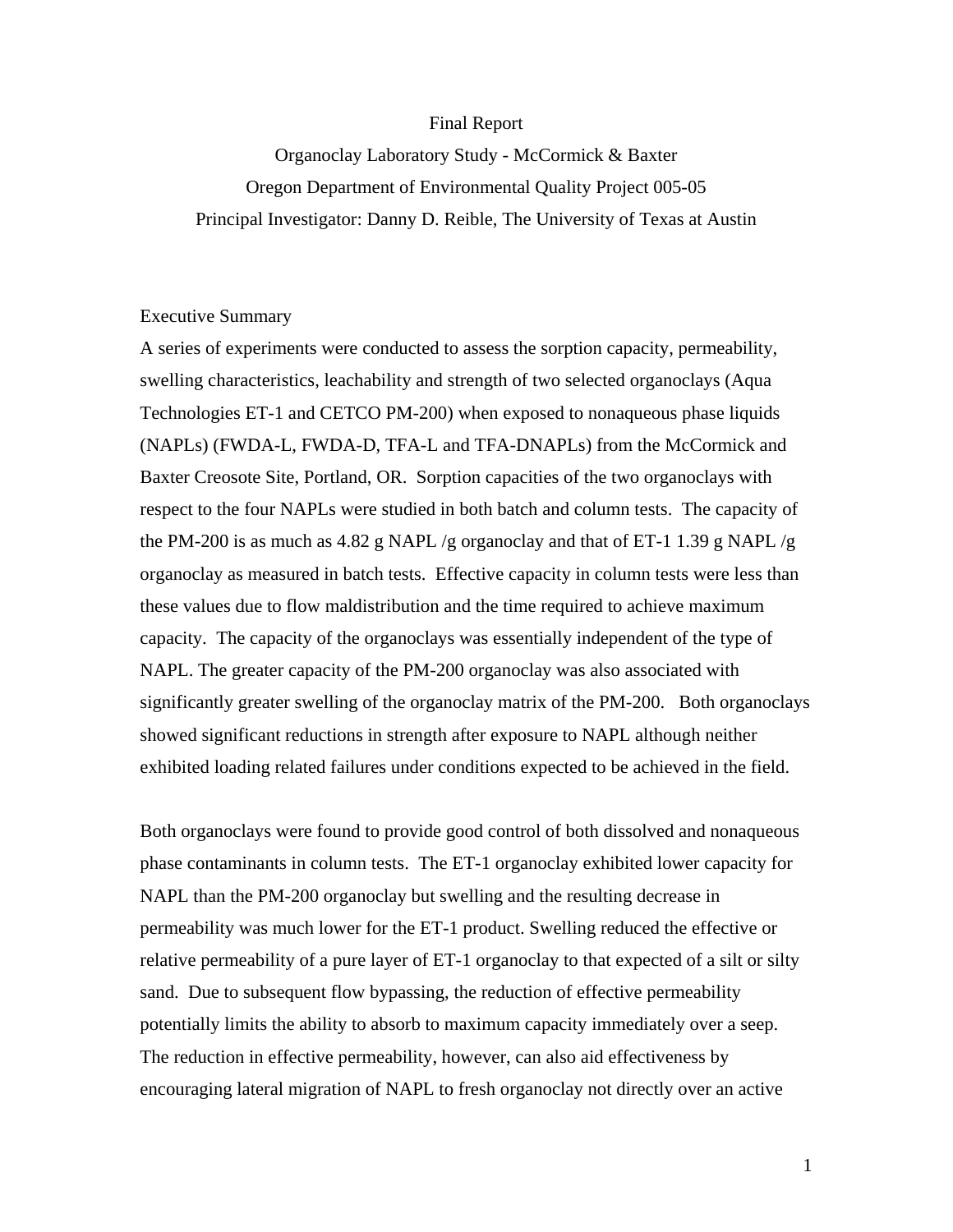seep as long as surrounding transition zones are sufficiently large to capture diverted NAPL. Swelling of either organoclay is associated with contact with concentrated NAPL. No significant swelling is expected with dilute aqueous emulsions of NAPL (e.g. <1% NAPL in water) if this were to be the mechanism of actual contacting at the McCormick and Baxter site.

The most effective pure organoclay configuration was found to be with ET-1 due to its smaller reductions in permeability with NAPL sorption relative to PM-200. PM-200 in a mixture of sand, however, would provide advantages due to its greater capacity relative to ET-1. Mixtures with sand of either organoclay would limit the impact of NAPL associated permeability changes and increase the effective capacity (g NAPL per g organoclay) and therefore provide a lower cost per unit NAPL absorbed.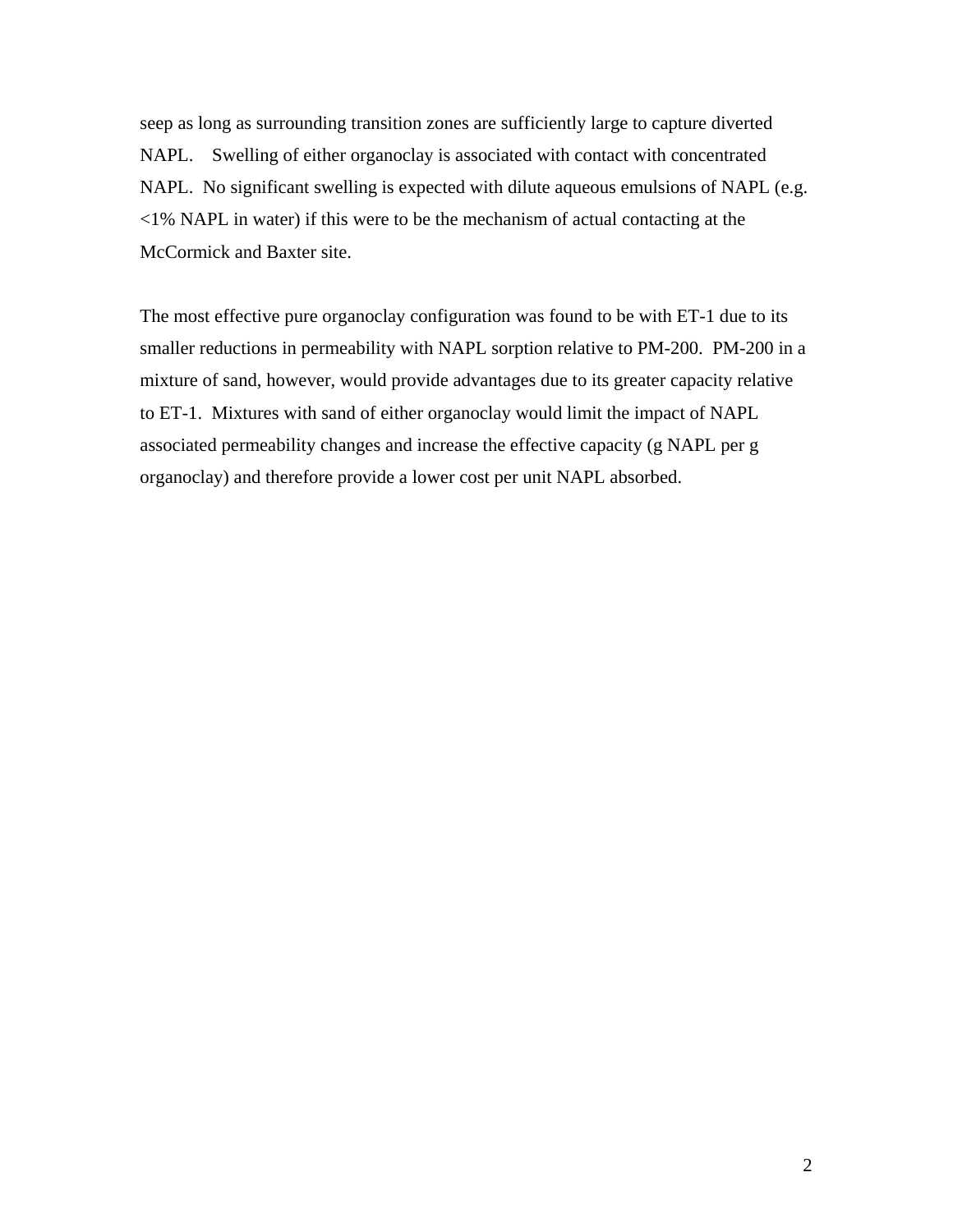# 1. Introduction

This report summarizes the results of laboratory studies of organoclays as components of an active cap designed to sorb and thereby control the migration of oily phase contamination. One of the organoclays tested was used in the McCormick and Baxter sediment cap to mitigate the migration of creosote NAPL seeps into the Willamette River.

The McCormick & Baxter site is located on the northeast shore of the Willamette River in north Portland. The legal address is 6900 North Edgewater Ave., Portland, Oregon 97203, and DEQ's Environmental Cleanup Site Information (ECSI) number for this site is 74. The site includes 43 acres of land and 23 acres of sediments beneath the Willamette River.

McCormick & Baxter Creosoting Company operated between 1944 and 1991, treating wood products with creosote, pentachlorophenol, and inorganic (arsenic, copper, chromium, and zinc) preservative solutions. Historically, process wastewaters were discharged directly to the Willamette River, and other process wastes were dumped in several areas of the site. Significant concentrations of wood-treating chemicals have been found in soil and groundwater at the site and in river sediments adjacent to the site.

The United States Environmental Protection Agency (EPA) listed the site on the National Priorities List (NPL) in June 1994 based on information collected by DEQ between September 1990 and September 1992. The EPA also designated the Oregon Department of Environmental Quality (DEQ) as the lead agency for implementing the selected remedy while funding for remedial design and construction is being provided by EPA.

The DEQ implemented a number of interim removal measures between 1992 and 1994, including plant demolition, sludge and soil removals, and extraction of creosote from the groundwater aquifers.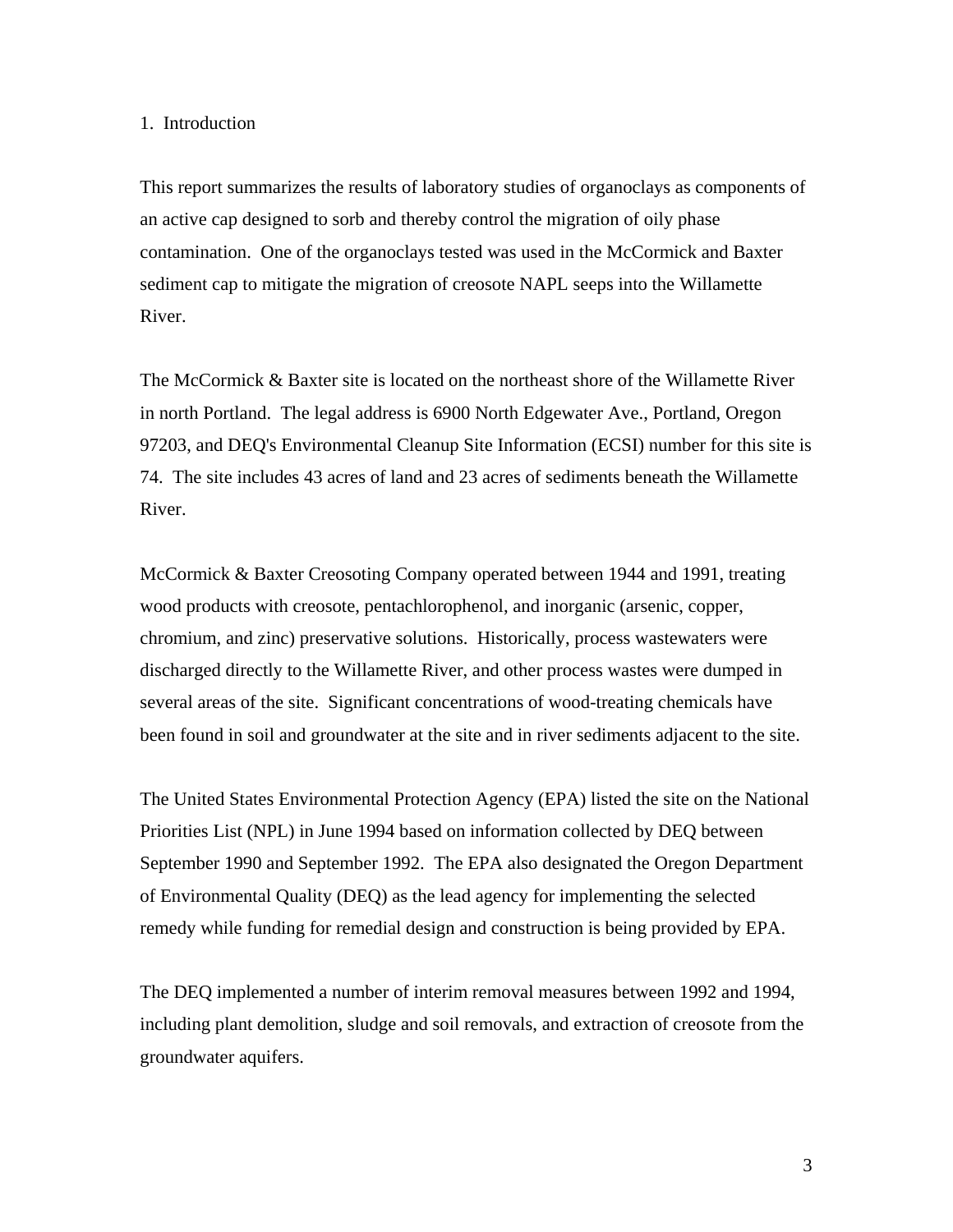The Record of Decision (ROD) was issued by EPA and DEQ in April 1996 after considering public comments on the Proposed Cleanup Plan. The Remedy addressed contaminated groundwater, sediment and soil.

A component of the groundwater remedy, initiated in 1994, consisted of an automated creosote extraction and groundwater treatment system. However, due to poor product recovery and high operating costs, the automated system was discontinued in late 2000. Creosote is currently being recovered by passive and manual methods. Approximately 6,000 gallons have been recovered since 1995. A contingency groundwater remedy was implemented in the summer of 2003, with the construction of a combination steel sheet pile and soil bentonite slurry wall surrounding 18 acres. The purpose of the barrier wall is to prevent migration of creosote to the Willamette River.

The sediment remedy was implemented in 2004 and primarily consisted of a sand cap placed over 23 acres of contaminated sediment. An oil adsorptive material known as organoclay was used in the creosote seep areas. To protect the cap from erosion, the sand and organoclay were armored with a combination of rock and articulated concrete blocks. The sediment remedy also included the regrading and capping of the riverbank with two feet of topsoil. Revegetation of the capped riverbank with native trees and shrubs will occur in February 2006 after the soil has been stabilized with the native grasses planted in November 2004. Capping of a one acre portion of the contaminated sediments along a high pressure sewer main will be completed in September 2005.

Implementation of the soil remedy began in March 1999 with the removal of 33,000 tons of highly contaminated soil and debris. The soil remedy will be completed in September 2005 following installation of a combination impermeable/earthen cap – the impermeable portion covering the area within the subsurface barrier wall.

A primary objective of the cleanup remedy is to prevent further migration to the Willamette River from two primary areas of creosote nonaqueous phase liquid (NAPL), one from the Tank Farm Area (TFA) and the other from the Former Waste Disposal Area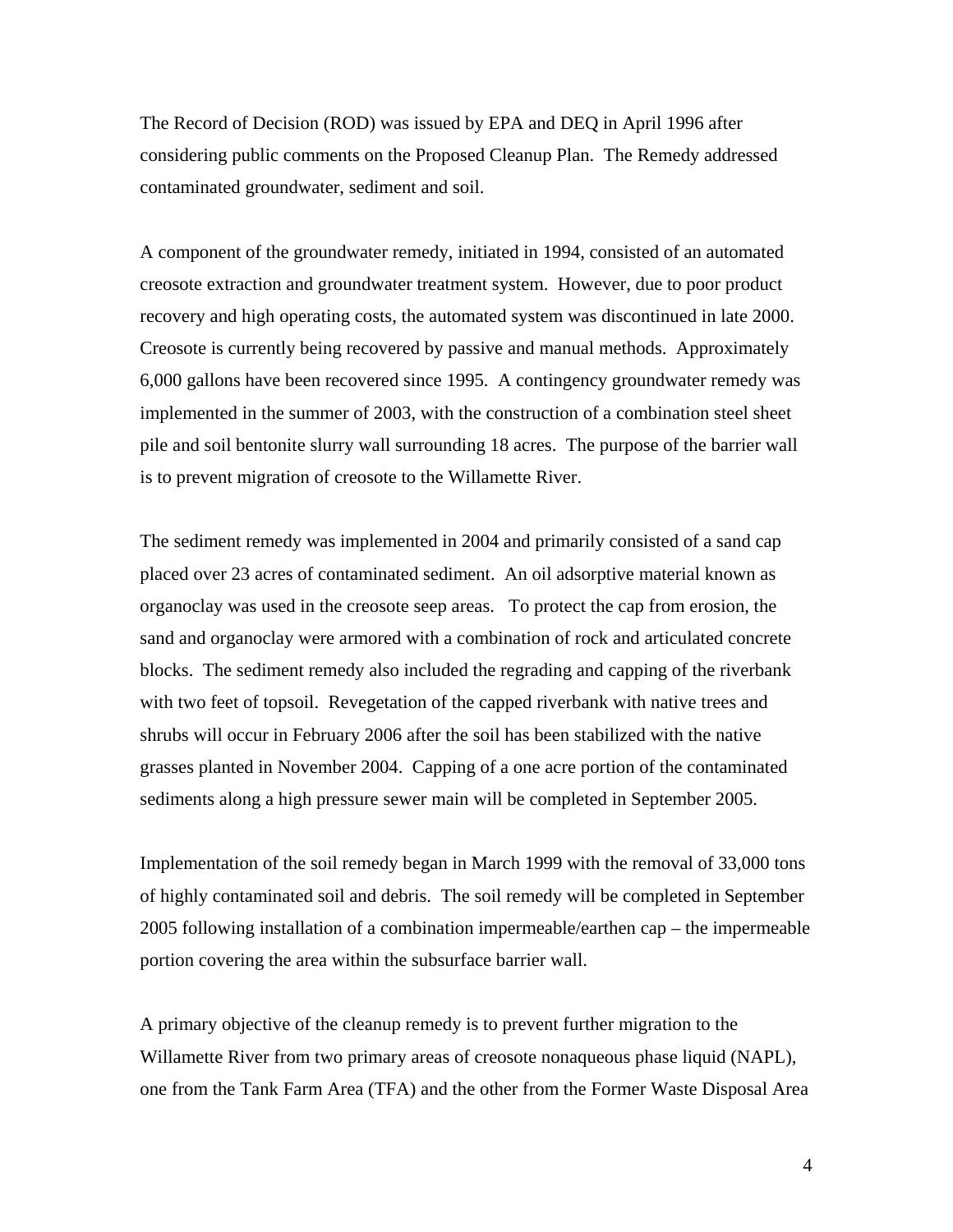(FWDA). The NAPL is predominantly creosote compounds that are present as both LNAPL and DNAPL. Prior to remedy implementation the NAPL migrated vertically to the water table (15-25 feet below ground surface [gw elevations are 5-15 ft, except right at the river]) and laterally to the river. DNAPL continued to migrate vertically and horizontally as it overcame entry pressures. Some NAPL weathering and differentiation processes may be active, such as conversion of DNAPL to LNAPL by solution of higherdensity/higher-solubility LPAHs such as naphthalene relative to the lower-density/lowersolubility aliphatics. Near the beach and in the river, NAPL had been observed in seeps and sheens, predominantly at low river stage.

The ROD requires a protective cap to be placed over areas of contaminated river sediments posing an unacceptable risk to human health and the environment. To control the mobile NAPL, 1.2 million pounds of organoclay was placed in 2004 as a sediment cap component in two selected areas within the Willamette River. Organoclay is bentonite or hectorite clay that has been modified to be hydrophobic and to have an affinity for non-soluble organics. Organoclay is used in water treatment systems to reduce fouling from oil in downstream components. Because it has an affinity for organic liquids and has been used effectively in water treatment applications, organoclay was selected for placement at the NAPL seeps. The organoclay (ET-1) employed at the McCormick and Baxter Site is a product of Aqua Technologies Inc.

In order to evaluate the expected performance of this organoclay and to provide suggestions for monitoring for potential failures, the University of Texas was contracted by DEQ (IGA #005-05) to conduct laboratory studies on the selected organoclay material as well as on alternative products. The overall general objectives of the laboratory study on organoclay were:

• To expand the knowledge base on the effectiveness of organoclay as a capping material with regards to sorbing and retaining creosote nonaqueous phase liquid (NAPL) seeps for future use in remedial actions, and

5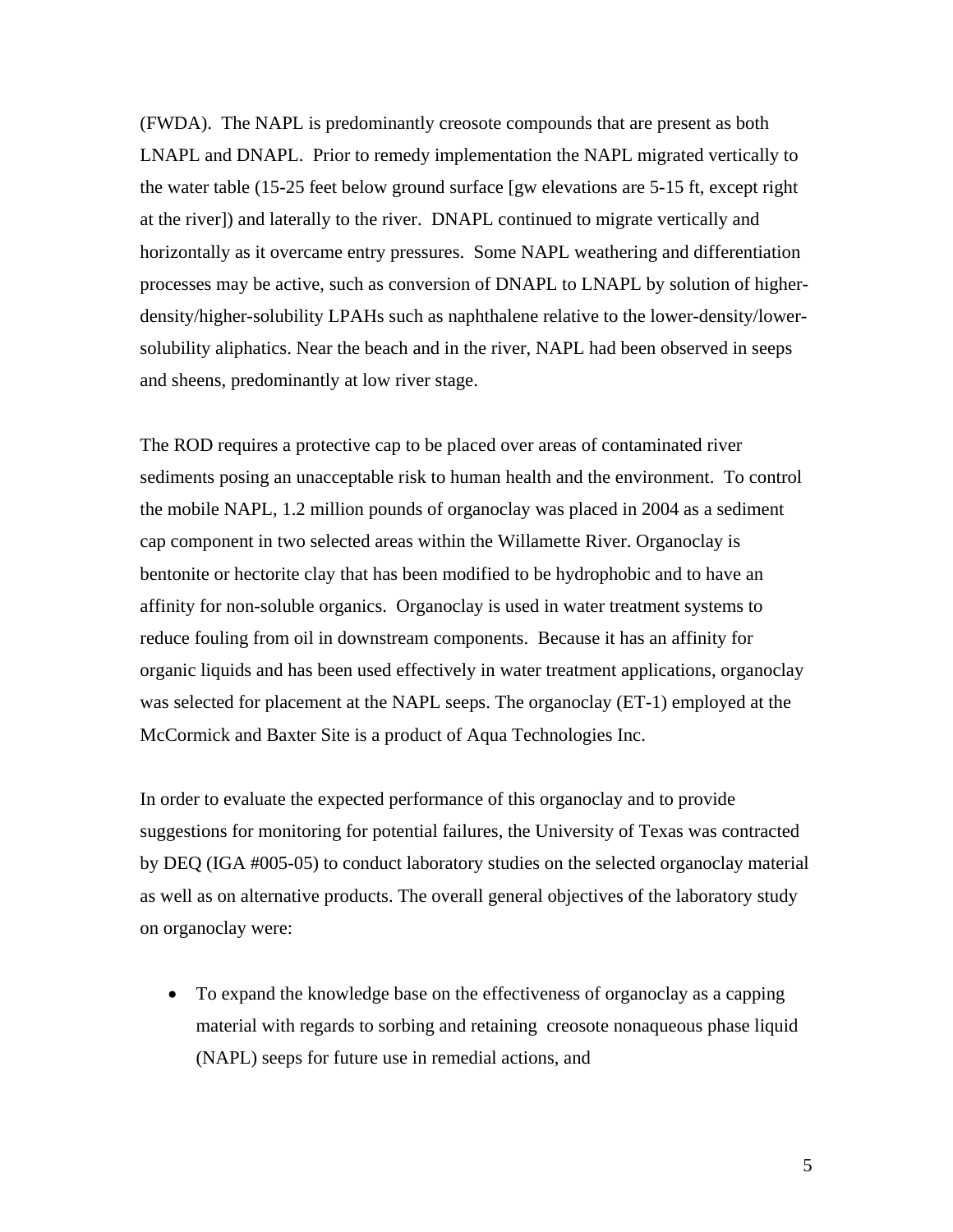• To obtain information that will shape the long-term monitoring and maintenance plan for the McCormick and Baxter organoclay cap.

Specific goals for the laboratory study include:

- 1. Determine sorption effectiveness of different organoclay formulations with respect to site specific NAPLs
- 2. Determine the effectiveness of organoclays in controlling the dissolved and nonaqueous phase contaminants
- 3. Determine the permeability characteristics of the different organoclays as they sorb NAPL (will reduced permeability block NAPL transport or will preferential pathways form?)
- 4. Determine the effect of mixing sand with the clay on NAPL capacity and swelling or other causes of reduced clay permeability
- 5. Determine the structural integrity and the strength characteristics of the organoclay as the clays sorb NAPL and undergo wetting and drying cycles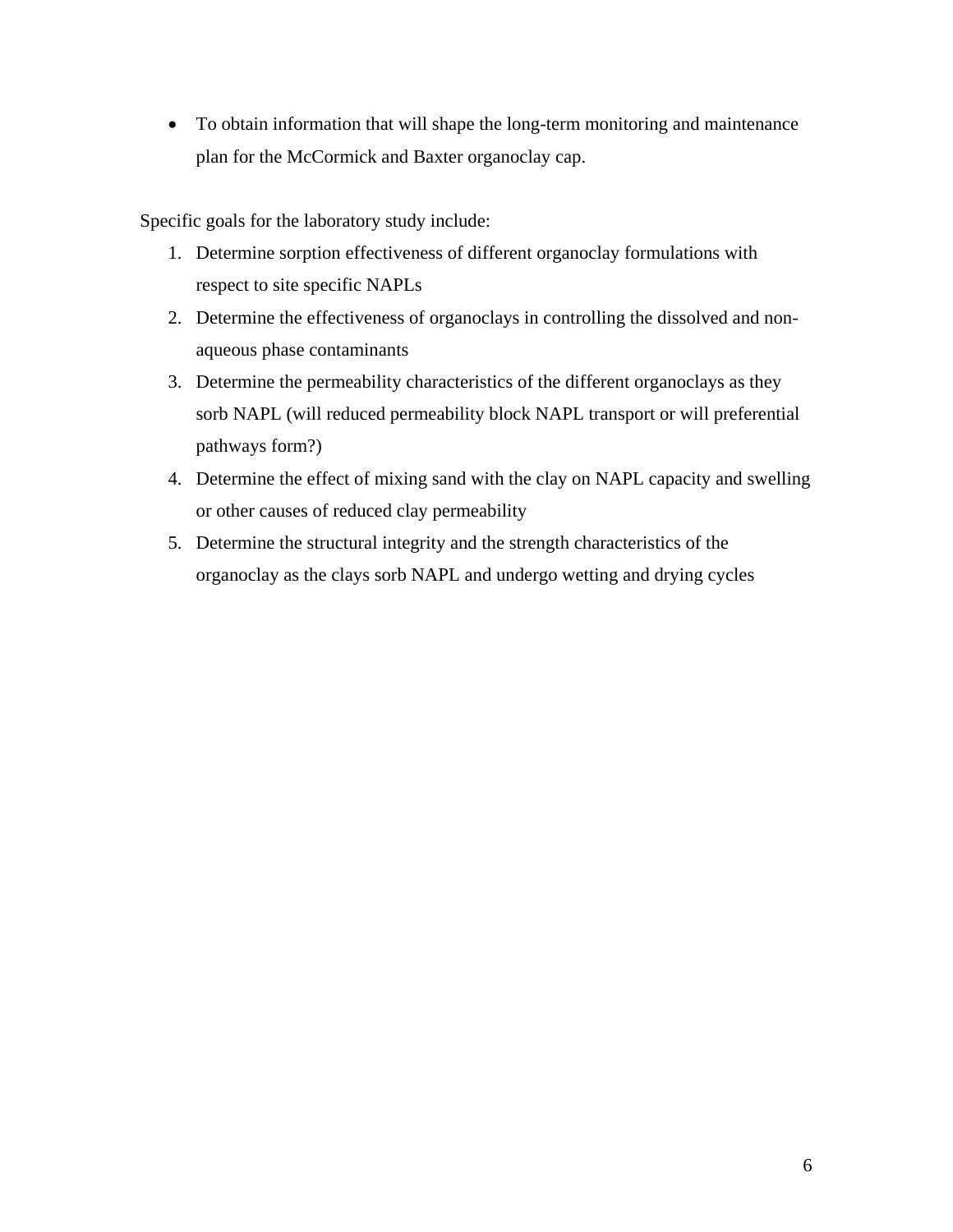# 2. Materials and Methods

# 2.1 NAPL

NAPLs used in this study were collected from two areas at the McCormick and Baxter site, the Former Waste Disposal Area (FWDA) and Tank Farm Area (TFA). The NAPL is predominantly creosote compounds and its density is variable including both lighter than water NAPLs (LNAPL) and heavier than water NAPLS (DNAPL). Samples of each type were employed in the laboratory studies: FWDA-LNAPL, FWDA-DNAPL, TFA-LNAPL, and TFA-DNAPL. The physical properties of the NAPLs are shown in Table 1.

| <b>NAPLs</b>         | FWDA-L <sup>*</sup> | <b>FWDA-D</b>     | TFA-L             | <b>TFA-D</b>   |
|----------------------|---------------------|-------------------|-------------------|----------------|
| Density $(g/cm^3)$   | 0.9867,             | 1.0028            | 0.9721            | 1.0919         |
|                      | 0.9912              |                   |                   |                |
| Viscosity (cp)       | 22.8, 15.7          | 16.8              | 17.0              | 26.8           |
| Water content $(\%)$ | $11.9(11.9-12)$     | $32.8(32.2-33.5)$ | $45.7(43.3-48.1)$ | $5.3(4.3-6.3)$ |
|                      | $1.0(0.9-1.1)$      |                   |                   |                |

Note: two batches of FWDA-LNAPL were used in this study, the sampling ID are EW-15s and EW10s. EW10s was used in all slow injection experiments and EW-15s was used in all other tests.

Viscosity and density data are from PTS laboratories, water content are measured in this study using the method described in the method section.

# 2.2 Organoclays

Two organoclays from different sources were used in all studies: ET-1 from Aqua Technologies of Wyoming, Inc. and PM-200 from CETCO. Another organoclay from the Biomin Inc. was only employed in batch sorption tests and was found to have similar capacity to the PM-200 product, and was not used in subsequent testing.

Particle size distribution and specific gravity of the two organoclays (ET-1 and PM-200) were measured based on the standard methods (ASTM D422-63 and ASTM D 854-02). Particle size distribution was measured by sieving and hydrometer analysis. Particles greater than 75 µm (No. 200 sieve) were separated by sieving and particles smaller than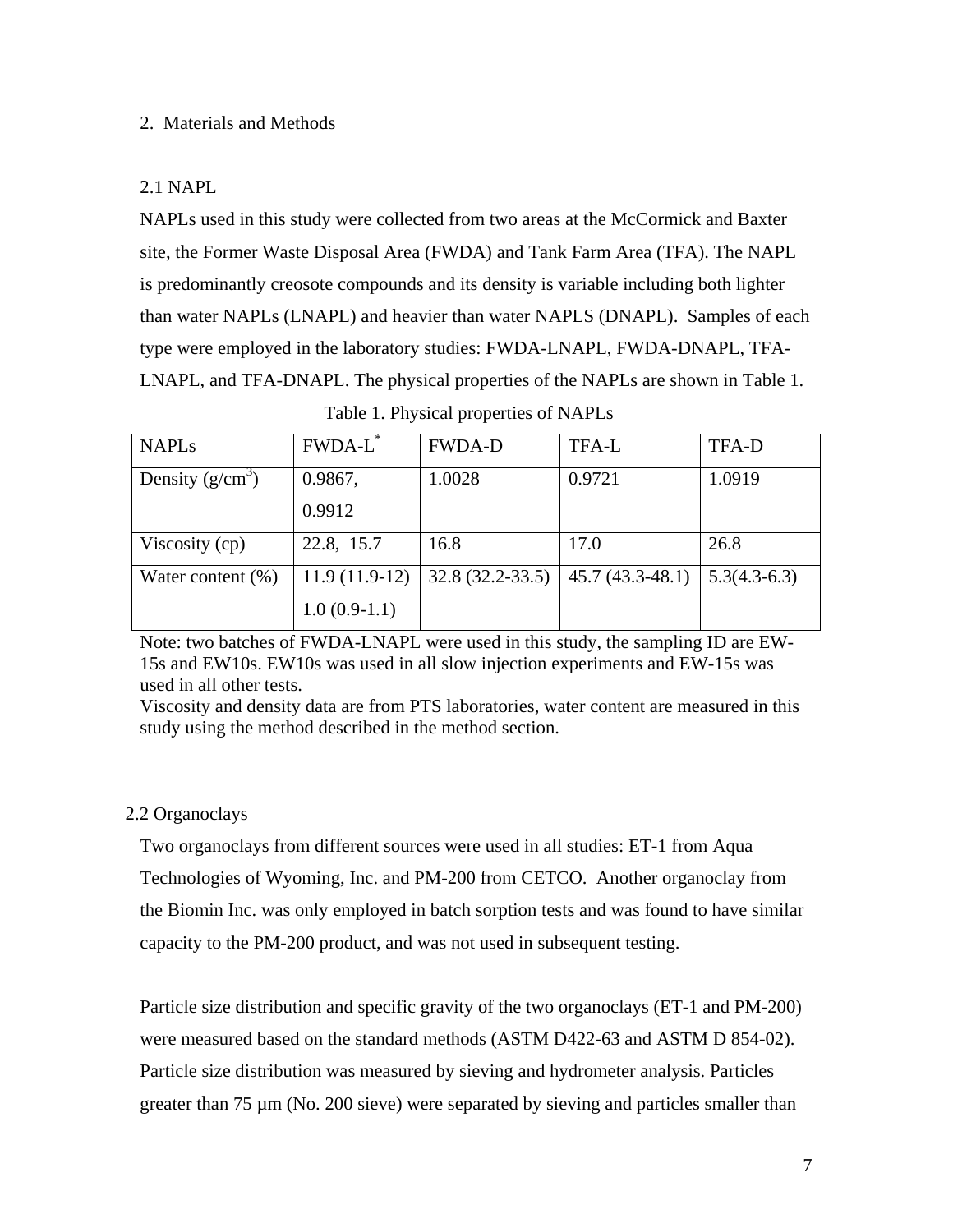75 µm were determined by pyconometer readings in the suspension and were calculated by Stokes's Law.

Specific gravity was measured by water pycnometer. The procedure includes:

- 1) Measuring pycnometer mass
- 2) Preparing clay slurry by adding water to the organoclay in the pycnometer
- 3) Deairing the clay slurry by heating the slurry and removing the entrapped air of the clay
- 4) Filling the pycnometer with water
- 5) Maintaining thermal equilibrium by putting the pycnometer into the insulated contained
- 6) Determining the new mass of pycnometer
- 7) Measuring the temperature of pycnometer

Specific gravity  $G_t$  was calculated using the following equation:

$$
G_{t} = \frac{\rho_{s}}{\rho_{w,t}} = \frac{M_{s}}{M_{\rho_{w,t}} - (M_{\rho_{ws,t}} - M_{s})}
$$

Where:

 $\rho_s$ , The density of the clay solids,  $g/cm^3$ 

 $\rho_{w,t}$ , the density of water at the test temperature (*T*<sub>t</sub>), g/cm<sup>3</sup>

 *M*s, the mass of the oven dry clay solids, g

 $M_{\text{ow,t}}$ , the mass of the pycnometer and water at the test temperature  $(T_t)$ , g

 $M_{\text{owst}}$ , the mass of pycnometer, water, and solid clay at the test temperature  $(T_t)$ , g

The specific gravity of the ET-1 and PM-200 are 1.99 (1.99-1.99) and 1.73 (1.73-1.74) g/cm<sup>3</sup>, respectively. The bulk densities of the ET-1 are 0.70-0.75 g/cm<sup>3</sup>, corresponding to a void ratio of 0.62-0.65. The bulk densities of the PM-200 organoclay are 0.75-0.80  $g/cm<sup>3</sup>$ , corresponding to a void ratio of 0.54 to 0.57. For both organoclays, more than 50% of the particles are in the size between 0.85 to 2 mm. 97.8% particles are greater than 0.3 mm for ET-1 and 95.0% particles are greater than 0.3 mm for PM-200 (Figure 1).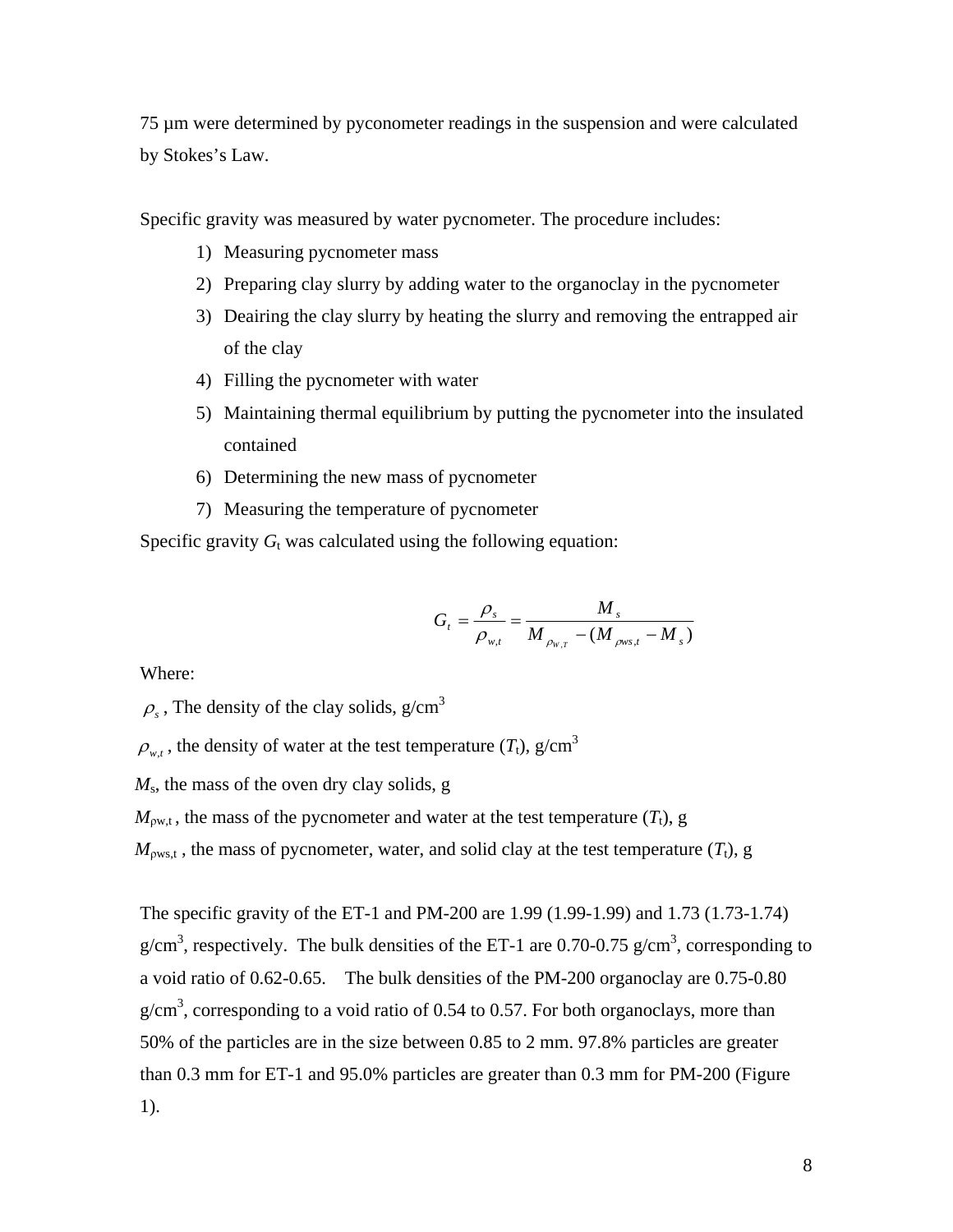

Figure 1. Particle size distributions of ET-1 and PM-200 organoclays

Sand was employed in mixtures with organoclay for some experiments. Essentially 100% of the sand particles were between 0.3 and 0.5 mm particle size. It should be recognized that a more homogeneous sand-organoclay mixture would have likely resulted if the particle size distribution of the diluent (sand) matched the size distribution of the organoclay (i.e. coarse sand were used as the diluent).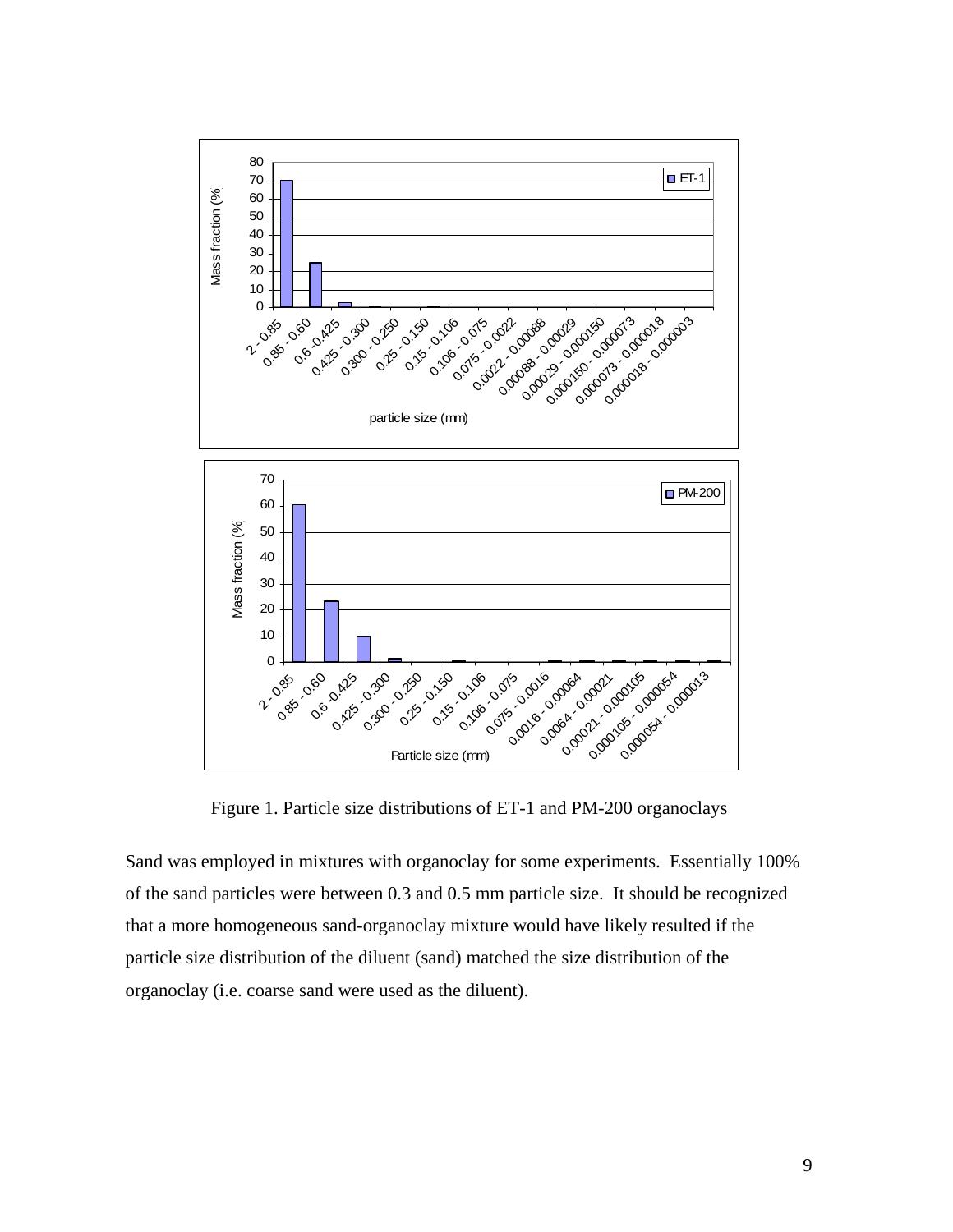#### 2.3 Sorption capacity measurement

Sorption capacity of the organoclays with respect to different NAPLs were measured in both batch tests and column flow through tests.

In batch tests, the sorption capacity of organoclay was measured in the following manner:

- 1) Determine water content of NAPL  $(C_w)$ : 10 ml NAPL was added to a 15-ml centrifuge tube, centrifuged at 8000 g for 20 minutes, the lighter phase (water or NAPL) was removed, and the water content was determined by weight difference.
- 2) Determine NAPL sorption capacity of organoclay:
	- a. 2 g of organoclay was added to a pre-weighed glass jar (60ml) ( $M_{i0}$  preaddition weight,  $M_{i1}$  wt after addition).
	- b. The organoclay was saturated with water, any extra water was removed with a disposable glass pipette, and the jar weighed  $(M_{i2})$ .
	- c. An excess volume of NAPL was added to the jar and weighed again  $(M_{3})$ (ratio of pure NAPL to organoclay is  $\sim$ 3:1 for ET-1 and  $\sim$ 5:1 for PM-200 and Biomin – preliminary experiments indicated that ET-1 would absorb less NAPL and a 5:1 ratio was not needed).
	- d. The organoclay was allowed to absorb NAPL for a set period (24 hr for ET-1 and 48 hr for PM-200 and Biomin, preliminary experiments showed that the amount of sorption in ET-1 was stable after 24 hours whereas small amounts of sorption continued in the PM-200 and Biomin products), the free phase, including NAPL and water, was removed with a clean, preweighed pipette  $(M_{p0})$ , and added to a clean, pre-weighed aluminum weighing bowl  $(M_{\nu 0})$ . After removal of the free liquid phases, the jar was weighed again  $(M_{i4})$ . The pipette and weighing bowl were also weighed  $(M_{p1}$  and  $M_{v1}$ ).
	- e. The jar with organoclay and NAPL, the glass pipette used to transfer NAPL, and the weighing bowl with the free liquid phase were dried at low temperature  $(\sim 50 \degree C)$ .
	- f. After drying, all the above containers were weighed  $(M_{i5}$ ,  $M_{p2}$  and  $M_{v2}$ ) and the water content was determined by difference.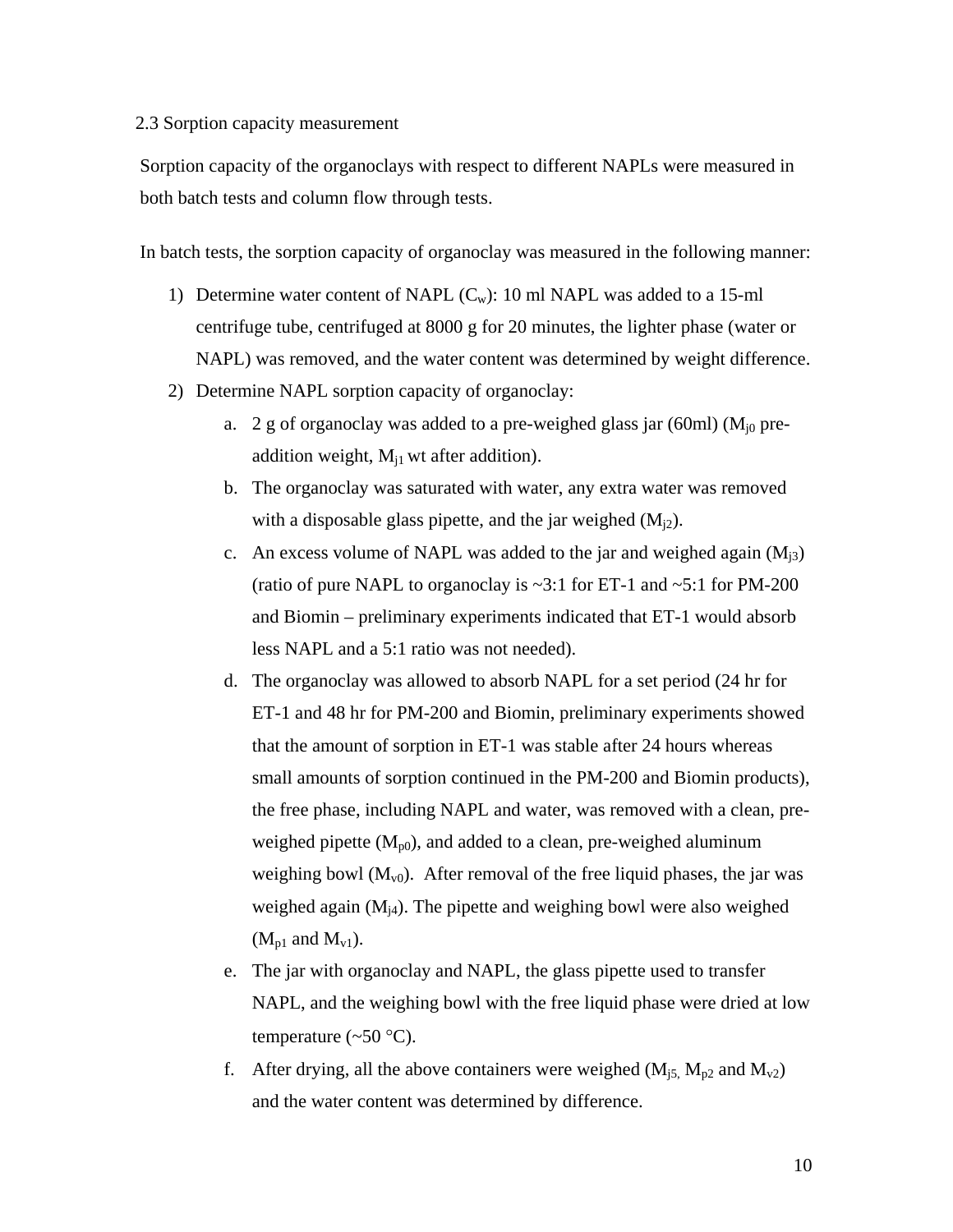The NAPL sorbed by the organoclay, left on the glass pipette and in the weighing bowl should equal the NAPL added in step 3. The mass of water determined by difference in step *f* should be consistent with the original water added in step 2 and the water from the original NAPL. The material balance may not equal 100% in either case due to the difficulty in accurately determining the water content in the original NAPL in step 1 and due to NAPL losses during drying at 50 ˚C. Preliminary experiments suggested that 50 ˚C was an appropriate compromise for maximizing water loss during drying without large NAPL losses.

**Balance Equations** 

NAPL sorption:

 $M_{NAPL} = M_{i5} - M_{i1}$ 

Sorption capacity of organoclay:

 $F = M_{NAPI}/M_{clav} = (M_{i5} - M_{i1})/(M_{i1} - M_{i0})$ 

NAPL balance after adjusting water content in NAPL

 $(M_{i5} - M_{i1}) + (M_{v2} - M_{v0}) + (M_{v2} - M_{v0}) = (M_{i3} - M_{i2}) * (1 - C_{w})$ 

Water balance after adjusting water content in NAPL

 $(M_{i4} - M_{i5}) + (M_{p1} - M_{p2}) + (M_{v1} - M_{v2}) = (M_{i2} - M_{i1}) + (M_{i3} - M_{i2})^*$ Cw

Sorption capacity of the organoclay for NAPLs in the column testing (described below) was determined from the rate of progression of NAPL in the column compared to the rate of NAPL injection. If NAPL has progressed a length L up the column of cross-sectional area A in a time ∆t, the sorption capacity of the organoclay for the NAPL, X (in g NAPL/g organoclay) is

$$
X = \frac{Q_{\text{NAPL}} \rho_{\text{NAPL}} \Delta t}{\rho_{oc} AL}
$$

where  $Q_{\text{NAPI}}$  is the NAPL flow rate, and  $\rho_{\text{NAPI}}$  and  $\rho_{\text{OC}}$  are the bulk densities of the NAPL and organoclay.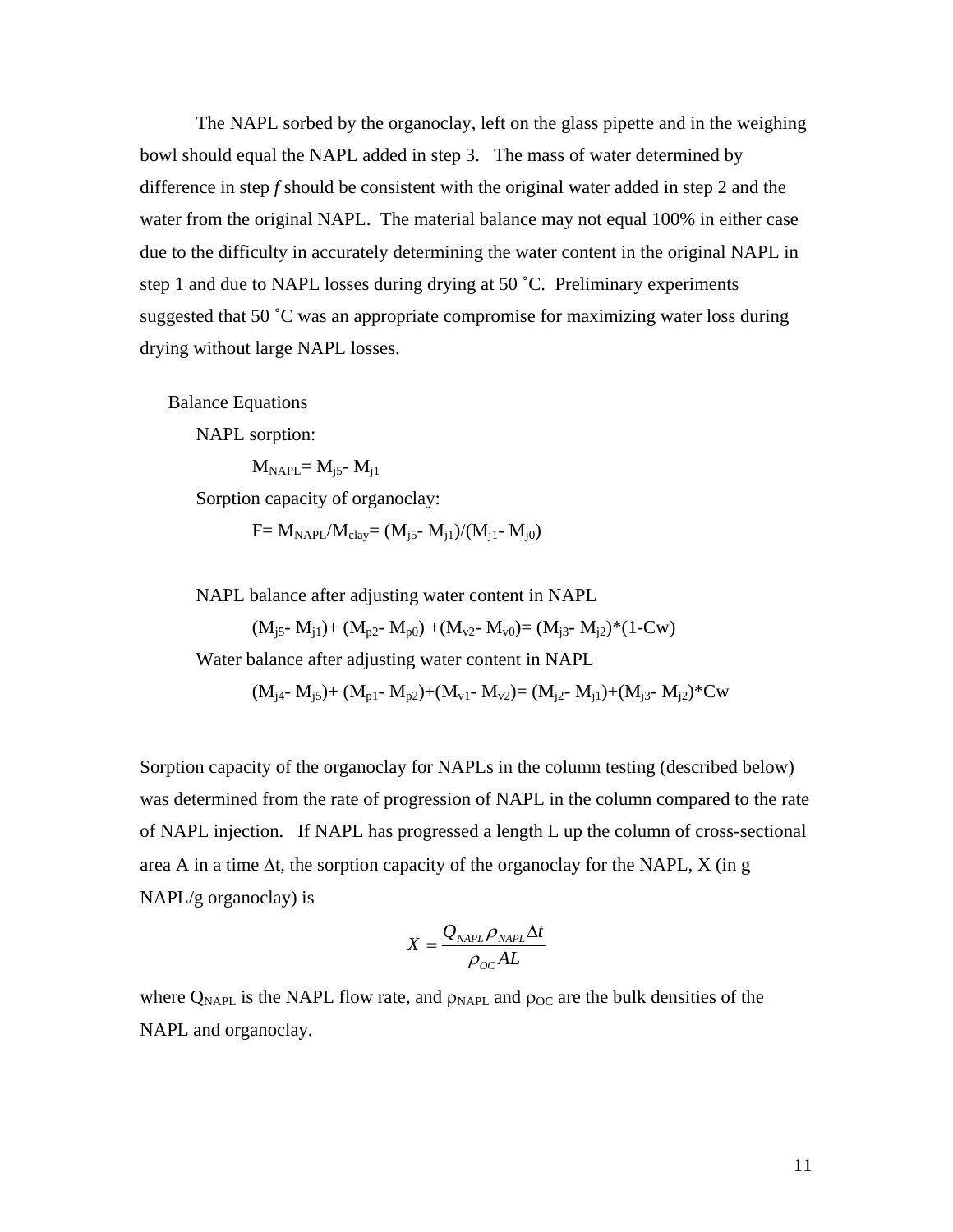Effective sorption capacity of organoclay for NAPLs was calculated based on the total NAPL injected until visual observation of breakthrough and the total mass of organoclay in the column.

$$
X_{\text{eff}} = \frac{M_{\text{NAPL}}}{M_{\text{clay}}}
$$

Where  $M_{\text{NAPI}}$  and  $M_{\text{clay}}$  are the mass of total NAPL injected and the total organoclay packed in the column.

#### 2.4 Column Testing Procedures

Column testing was used to determine NAPL migration and sorption characteristics under flow conditions. Figure 2 shows a schematic of the experimental arrangement. Column testing was conducted initially in a long column (4.8 x 60 cm) and subsequent testing was conducted in shorter (4.8 x 15 cm) columns because there were no significant behavioral changes with column length. Initial tests were conducted in which FWDA-LNAPL was injected at a rate equivalent to a superficial column velocity (Darcy velocity) of 0.28 cm/min for a period of hours followed by a waiting period to allow NAPL sorption-related swelling of organoclay. These tests were used to determine organoclay permeability when first exposed to NAPL and to identify organoclay behavioral changes with swelling. Initial testing continued until the column was completely saturated with NAPL to evaluate near saturation migration of NAPL and dissolved phase PAHs. A final methodology for column testing was devised on the basis of these preliminary tests and subsequent testing was accomplished with slow continuous injection of NAPL at a rate equivalent to a Darcy velocity of 1 cm/day. At this rate, NAPL penetration into the organoclay matrix was taking place at a rate comparable to the rate of swelling.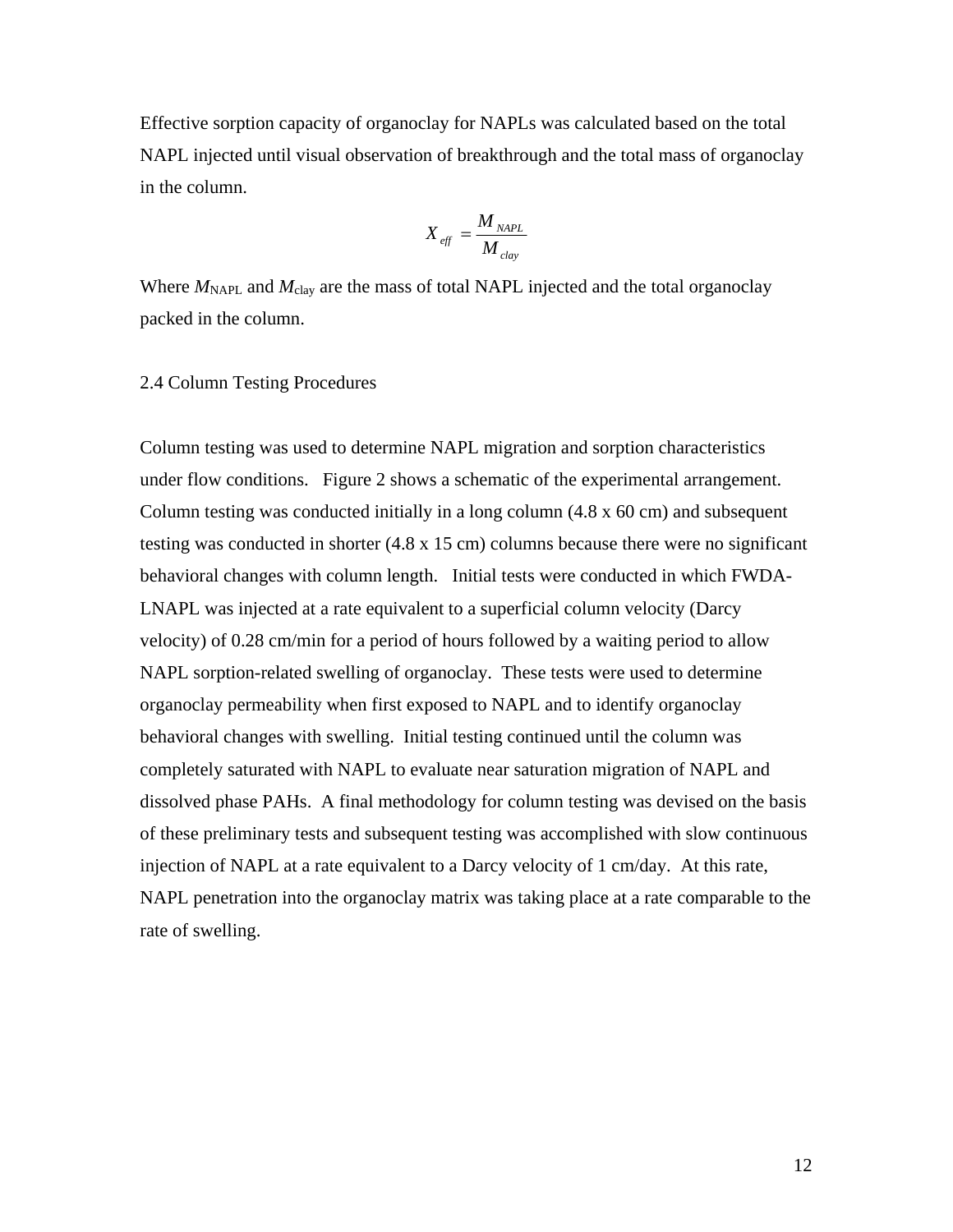

Figure 2. Schematic diagram of column testing. 1 water tank, 2 water pump, 3 syringe pump for NAPLs, 4 pressure gauge, 5 column, 6 waste tank

The initial testing with ET-1 was conducted in the following steps:

- 1) Column was packed with mild vibration to ensure column uniformity.
- 2) Water was pumped through the column using a metering pump (Fluid metering, Inc., NY, USA) to saturate organoclay followed by dyed water with approximately 200 ppm NaCl. The NaCl was used as a tracer for measurement of hydraulic residence time in the column. Also the dye in the water with NaCl was used to indicate any flow non-uniformity in the column.
- 3) 60 ml NAPL was continually pumped into the column using a syringe pump (Coleparmer Inc., IL, USA) at a flow rate of 5 ml/min(0.28 cm/min, darcy velocity).
- 4) The pump was shutdown and then restarted after a 2.5 hr wait time. The NAPL injection was continued until almost all organoclay was wetted by NAPL or just before breakthrough.
- 5) The pump was shutdown again and then restarted after a 5 day waiting period until breakthrough.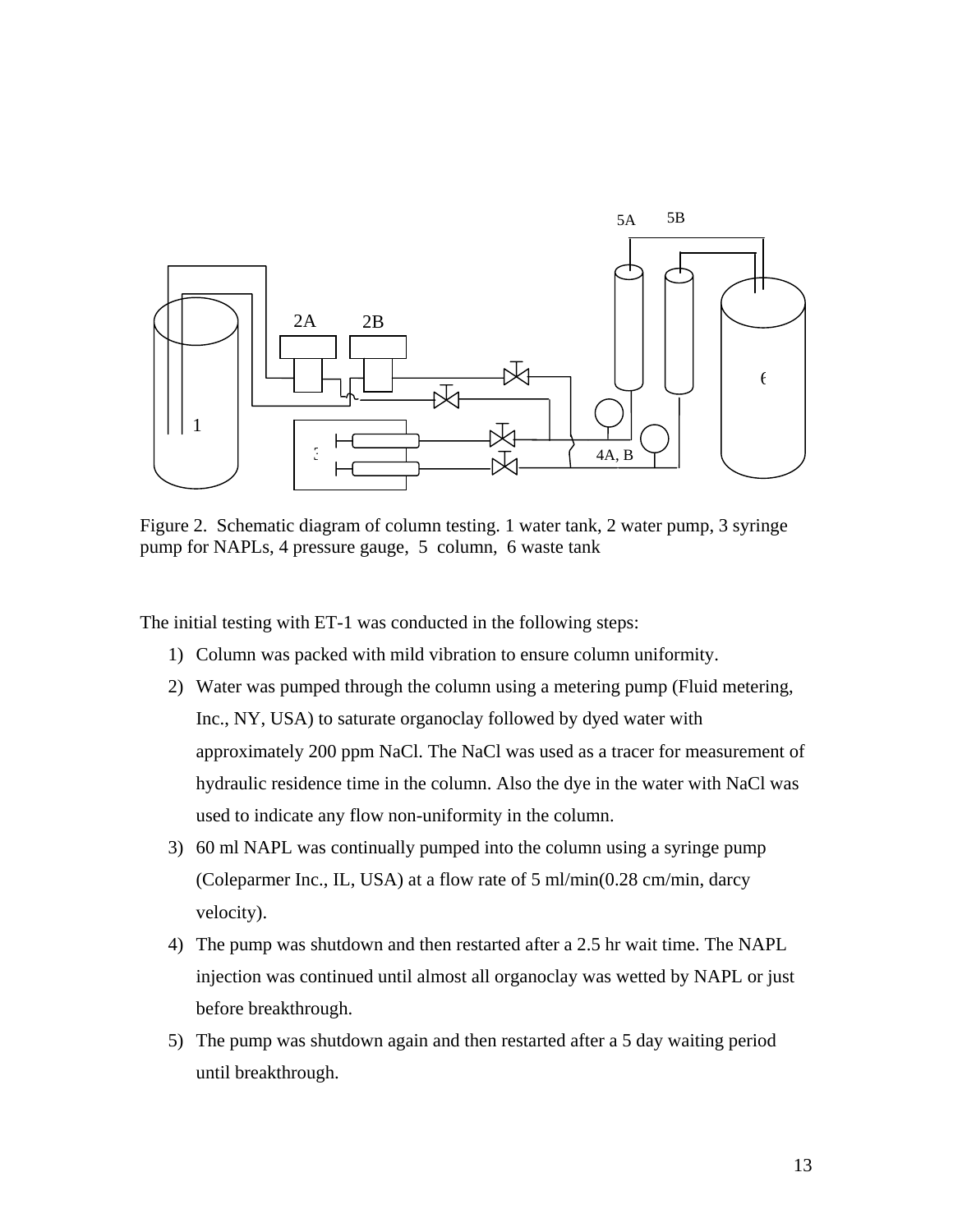6) Water was pumped through the column and dissolved PAH concentration in the outlet was measured to test desorption or leaching of the sorbed NAPL. These initial measurements were not useful due to the contamination of the tubing with the NAPL after breakthrough.

For the PM-200, similar testing was conducted but modifications in procedure were necessary due to the fast and significant swelling and correspondingly significant reduction in permeability of this organoclay. In one experiment, the PM-200 was mixed with sand at a ratio of 2:1. Other experiments were conducted with both organoclays at various sand/organoclay mixtures up to 10:1 sand:organoclay.

In the experiments with continuous injection at a slow flow of 1 cm/day darcy velocity, NAPL sorption capacity, effective permeability with respect to NAPL (determined by measurement of the pressure gradient across the column) and dissolved PAH concentrations in the effluent (except TFA-DNAPL) were monitored over time. For ET-1, all four NAPLs were injected until breakthrough. After NAPL breakthrough, water was pumped to the column and PAH concentrations in the effluent were measured to test the leaching of the sorbed NAPL and desorption of the sorbed organic contaminants. One experiment for FWDA-LNAPL was conducted with site water to identify potential changes in conditions associated with site water. Dry-wet cycling was conducted to explore the potential effect of tidal exposure of the organoclay cap. NAPL (FWDA-LNAPL) and water saturated organoclay was allowed to drain and then rewetted to test the potential for NAPL mobilization by this mechanism.

Similar testing was conducted on PM-200, however, the low permeability of the rapidly swelling PM-200 organoclay required high injection pressures within 24 hours to overcome an effective permeability reduced by both swelling and partial saturation (relative permeability). Experiments were halted if the required pumping pressures exceeded 60 psi. To ensure testing of the PM-200 organoclay to breakthrough, some columns were packed with only a 2 cm layer of the media and filled with glass beads. Two NAPLs (FWDA-LNAPL and TFA- DNAPL) were used for testing. Each NAPL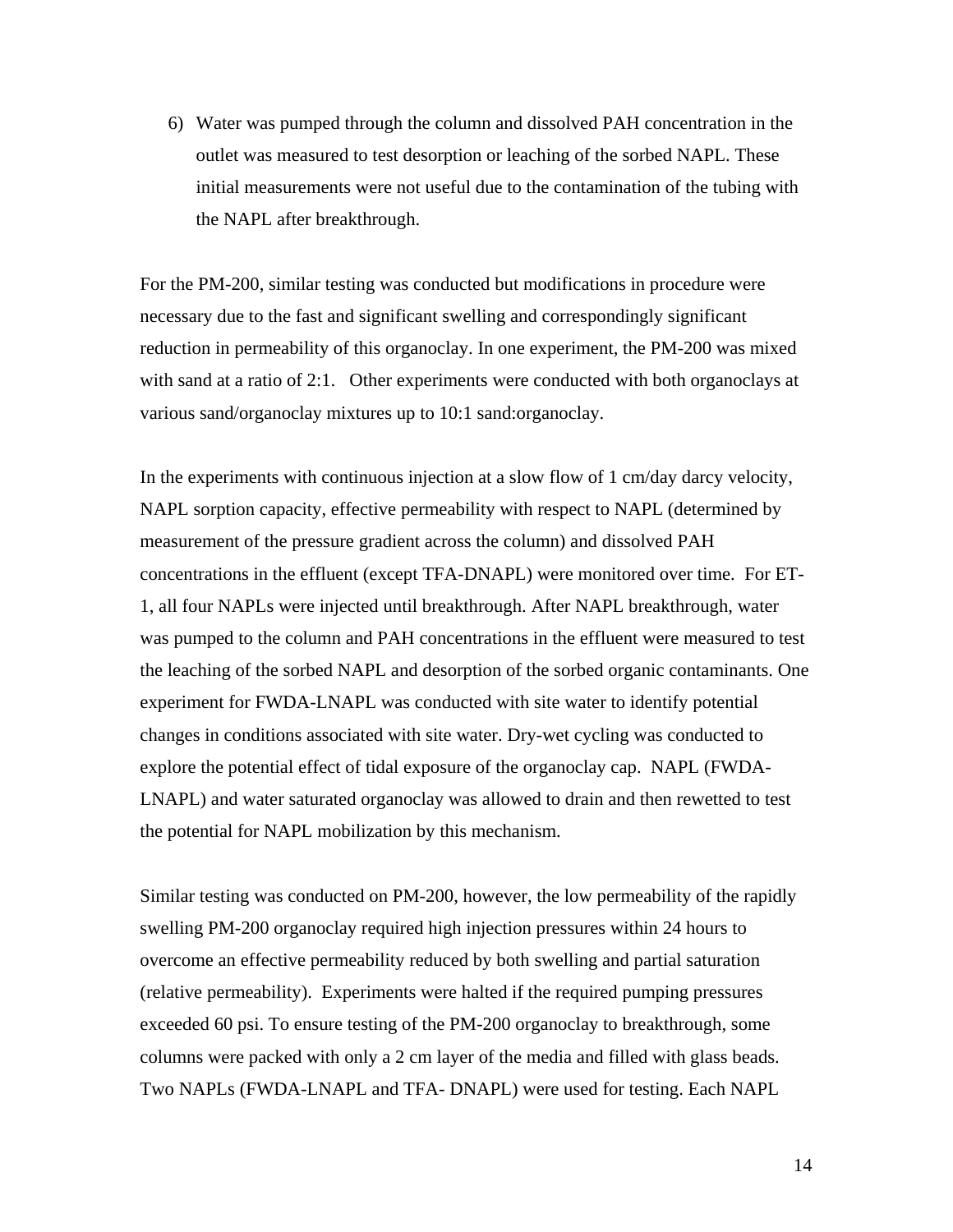was continuously injected until breakthrough. Also, the PM-200 was mixed with sand at a ratio of 10:1, two NAPLs (FWDA- LNAPL and TFA- DNAPL) were pumped through until breakthrough with measurement of the permeability associated with the sand/PM-200 mixture. A similar experiment was conducted with one NAPL (FWDA-LNAPL) and a sand/ET-1 mixture to test the ability to retain some sorption capacity while having a minimal impact on permeability. CETCO has recently incorporated organoclay into laminated mats as used in the Anacostia active capping demonstration project (www.hsrc-ssw.org). These mats provide a mean of placing a thin layer of organoclay for specific applications and have been employed as a temporary measure to control NAPL release as a result of gas movement from sediments at the McCormick and Baxter site. Studies similar to those conducted herein on the effectiveness and operational limitations of these laminated mats could provide valuable information in considering the use of organoclay in sediment cap applications.

# 2.5 Sampling and Chemical Analysis

The effluent from the column was monitored for breakthrough of PAH compounds. Hexane was introduced into the collection vial prior to effluent collection to minimize loss of any volatile compounds. The solvent was then exchanged with acetonitrile before analysis on a high performance liquid chromatography (HPLC, Waters 2690) with both UV-Diode array and fluorescence detectors. In high flow experiments, water samples could be collected without significant loss and were directly analyzed on HPLC. Detection limits were limited by the small volume of sample collected (1 mL or less) Detection limits of PAHs by HPLC were measured based on the method provided by Rong (2002) by measuring the standard deviation in measured concentrations of prepared standards.

 $MDL=SD*t_{0.99}$ 

MDL, method detection limit

SD, standard deviation

 $t_{0.99}$ , t-distribution table value for 99% confidence with the degree of freedom (n-1).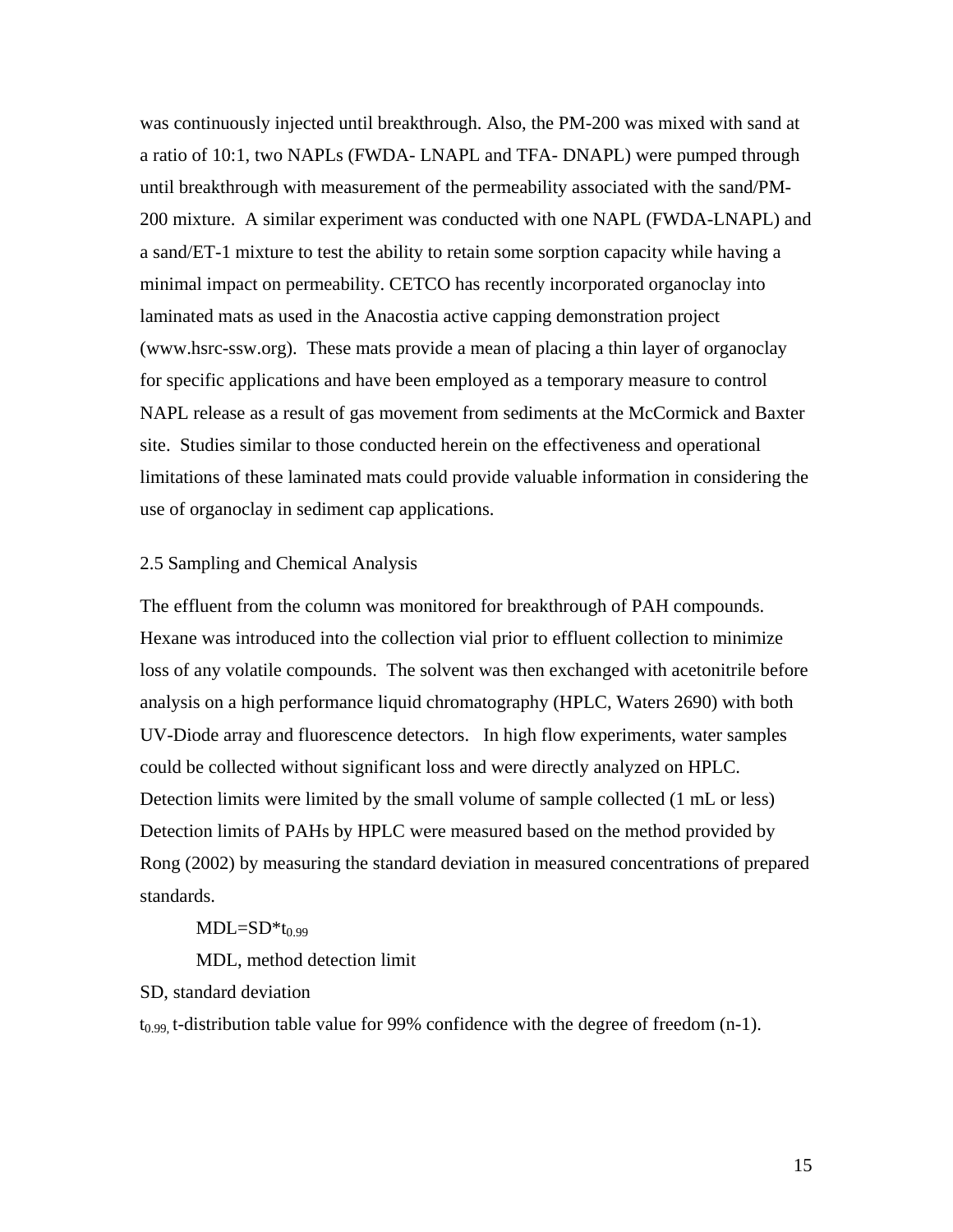The method detection limits of several PAHs for the fluorescence detector are listed in the following table.

| Compounds        | Naphthalene Phenanthrene |      | BkF   | BaP   | B[ghi]P |
|------------------|--------------------------|------|-------|-------|---------|
| Detection        |                          | 0.34 | 0.036 | 0.046 | 0.085   |
| $limit(\mu g/L)$ |                          |      |       |       |         |

Table 2. Method detection limits of selected PAHs

BkF: benzo[k]fluoranthene; B[a]P: benzo[a]pyrene; B[ghi]P: benzo[ghi]perylene

For most samples, only two PAHs, naphthalene and phenanthrene, were identified with high confidence. Although the detection limits of the other compounds were much lower, their presence in lower concentrations in the site NAPL and greater hydrophobicity (stronger sorption and lower rates of migration) resulted no measurable breakthrough of these compounds.

# 2.6 Organoclay Strength Measurement

Structure integrity of the organoclay after sorbing NAPL was assessed by comparing the strength of the organoclay before and after sorbing NAPL. The strength of organoclay was measured using an unconsolidated-undrained (UU) triaxial compression test. The UU test models the response of soils to loads applied over short periods of time such as days or weeks such that there is inadequate time for drainage to occur. Here it is designed to simulate the response of the organoclay to loading with the overlying cap and armoring materials before and after NAPL sorption. This test is essentially that described in ASTM T296-95. Organoclay was first compacted into cylinder form in a consistent manner to achieve similar bulk densities in the samples. The diameter and length of the test specimen were 1.49 by 3.10 inches. The specimen was placed in the triaxial test chamber and sealed inside a rubber membrane. The chamber was then filled with water and the confining pressure was adjusted to 10 psi to simulate the baseline loading of the organoclay. A 1% axial strain per minute was then applied maintaining a constant confining pressure of 10 psi until the clay failed under the increasing axial loads. The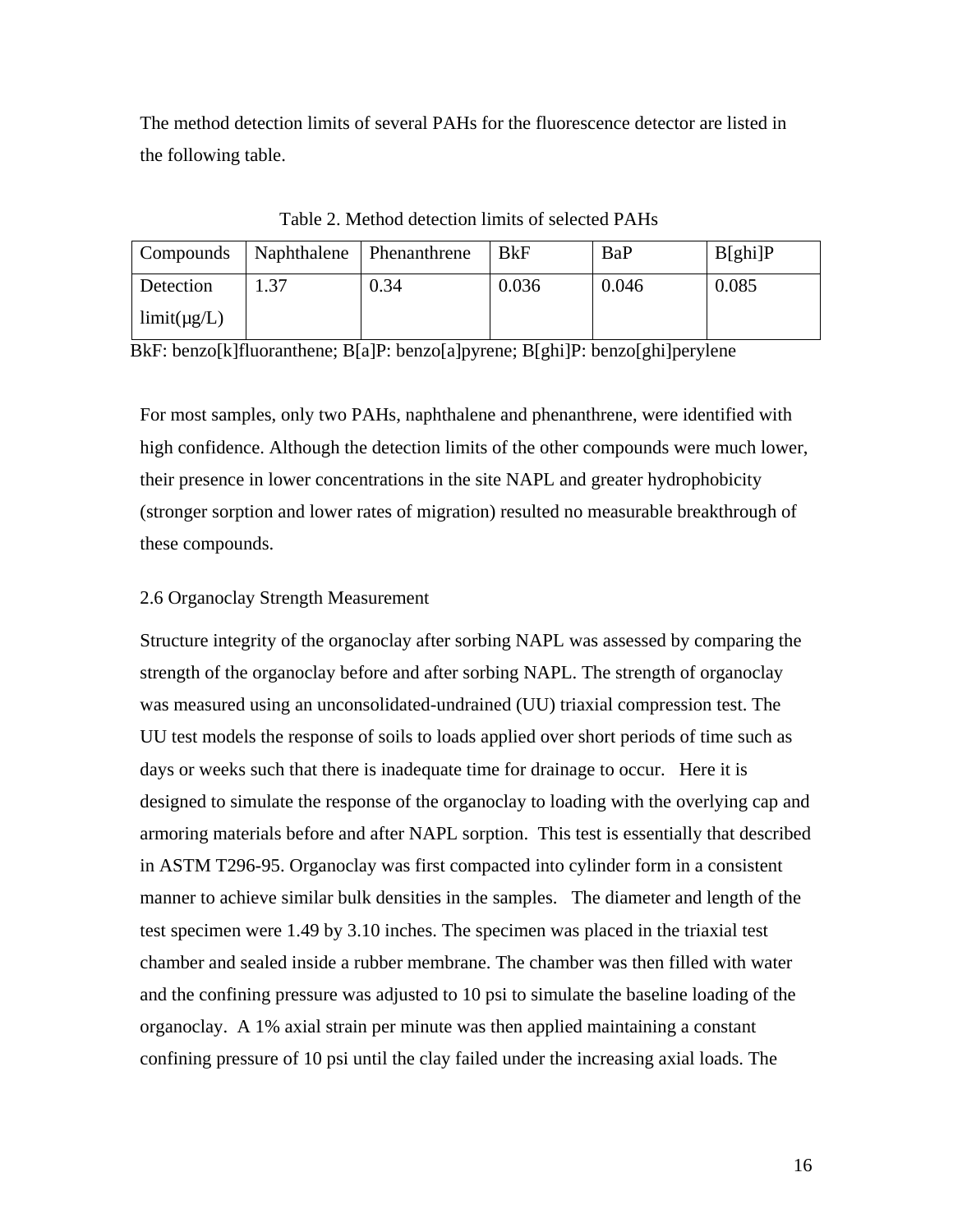applied load, displacement of the specimen (strain), and volume change of the specimen were recorded.

If the sample is saturated and undrained, there will be no change in volume during the test. Assuming the sample remains a right cylinder, the corrected cross sectional area (A) at a given axial strain is:

$$
A = \frac{A_0}{1 - (\varepsilon_a / 100)}
$$

Where  $A_0$  is the average, initial cross sectional area and  $\varepsilon_a$  is the axial strain in percent. If the sample is unsaturated, the clay will change volume when sheared and the area will be calculated after correcting this volume change. Volume changes of all samples in this test were less than 5%, therefore, volume change was not corrected in the area correction. The stress is computed from the measured force (F) as indicated by the applied load and the corrected sectional area at each point in the test:

$$
\sigma_1 - \sigma_3 = \frac{F}{A}
$$

The total axial stress  $(\sigma_1)$  is the confining pressure  $(\sigma_3)$  plus the applied pressure.

Failure of the sample is defined as the peak recorded stress (Type 1) . For some samples, the stress increased rapidly to a near-peak value but then continued to increase slightly as the strain was continued at 1%/minute (Type 2). For these cases, failure was defined as the stresses at 20% axial strain which is in the region of near constant stress. The selected locations (dotted line) are shown conceptually in Figure 3.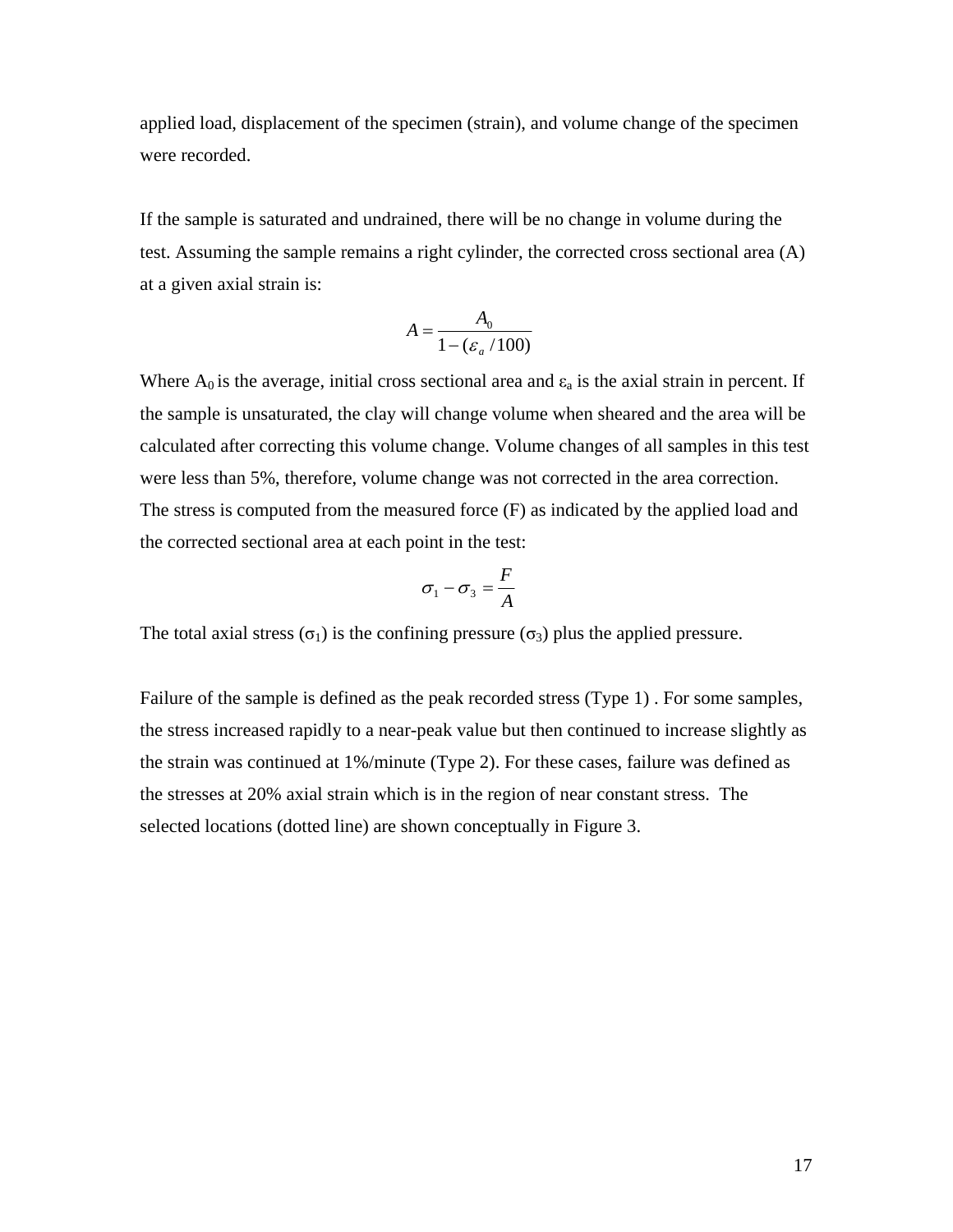

Figure 3. Observed stress versus strain curves during strength testing

Different compacting conditions will influence the measured stresses of the specimen; therefore, two replicates were applied for each organoclay treatment. Strength of water saturated ET-1 and PM-200 and NAPL saturated ET-1 was measured. For PM-200, insufficient NAPL saturated organoclay was available and a specimen was prepared composed half of NAPL saturated PM-200 and half of water saturated PM-200.

#### 2.7 Data Analysis

During all testing, the pressure difference across the column and the migration length of pressure difference across the column divided by the wetted length of organoclay. For NAPL saturated conditions, this presumes that the pressure gradient is much higher in the NAPL was used to estimate the effective hydraulic conductivity. The effective hydraulic conductivity of organoclay was estimated using the pressure gradient defined by the water or NAPL saturated conditions, this was the entire column length. For partially NAPL saturated region. The effective hydraulic conductivity,  $K_{\text{eff}}$ , was calculated based on Darcy' s law.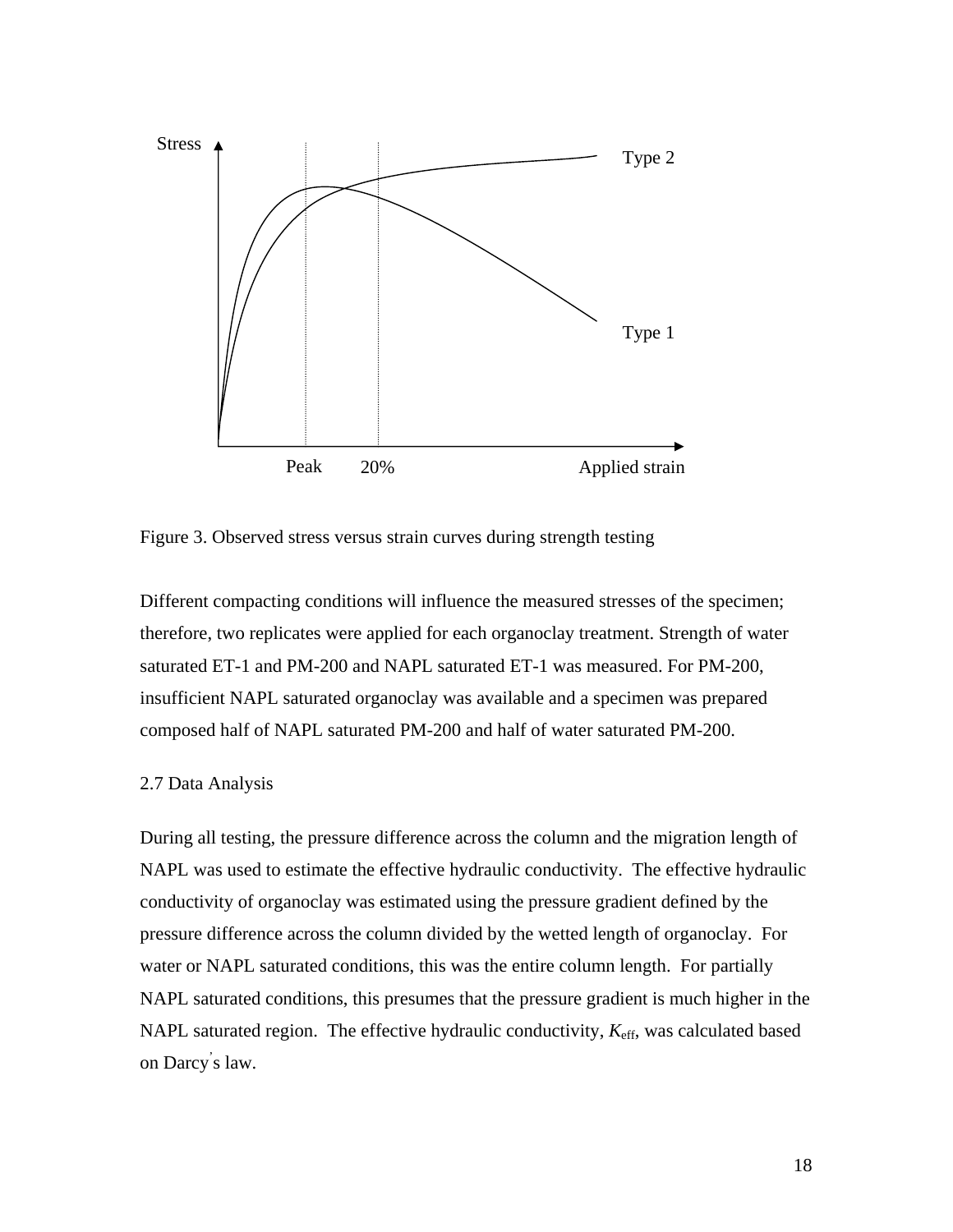$$
K_{\text{eff}} = \frac{Q}{A} \left( \frac{\Delta h}{\Delta l} \right)^{-1}
$$

Where  $Q/A$  is the volumetric flow rate of the injected fluid,  $\text{cm}^3/\text{min}$ , divided by flow area, cm<sup>2</sup>, or darcy velocity in cm/min,  $\Delta l$  is the height of organoclay wetted with liquid, cm, and ∆*h* is the pressure difference across the wetted column as defined by the head difference in the flowing fluid, cm. The effective permeability of the medium is then given by

$$
k_{\text{eff}} = \frac{K_{\text{eff}}\mu}{\rho g}
$$

Here  $\rho$  is density of water or NAPL,  $g/cm^3$ , and  $\mu$  is the viscosity, cp.  $k_{\text{eff}}$  is the effective permeability  $\text{cm}^2$ . The measured effective permeability with NAPL is reduced over that of fresh water saturated organoclay as a result of partial saturation (the effect of relative permeability) and the swelling and pore size reduction associated with NAPL sorption. For convenience the effective permeability is evaluated in darcy, 1 darcy= $10^{-8}$  cm<sup>2</sup>.

# 3. Qualitative Experimental Observations

#### 3.1 Batch testing

In batch tests with ET-1, little swelling of the organoclay was noted with exposure to NAPL and apparent particle integrity was little changed. The free liquid phase of NAPL and water was easily separated from the organoclay. With the PM-200, significantly greater sorption of NAPL was noted, coupled with extensive swelling and apparent loss of particle integrity. Organoclay and NAPL were not easily separated after two days sorption, the clay and the swollen aggregate could be broken during shaking. The free liquid was more viscous than the original NAPL, which was likely due to the presence of very fine organoclay particles of clay in the liquid phase. The capacity of the PM-200 with respect to NAPL, however, was significantly greater than for ET-1. In this study, sorption capacity of organoclay with respect to NAPL is defined as the quantity of NAPL that can not flow freely from the organoclay although it may represent simple NAPL entrapment in the swollen organoclay matrix as well as sorption. When mixing with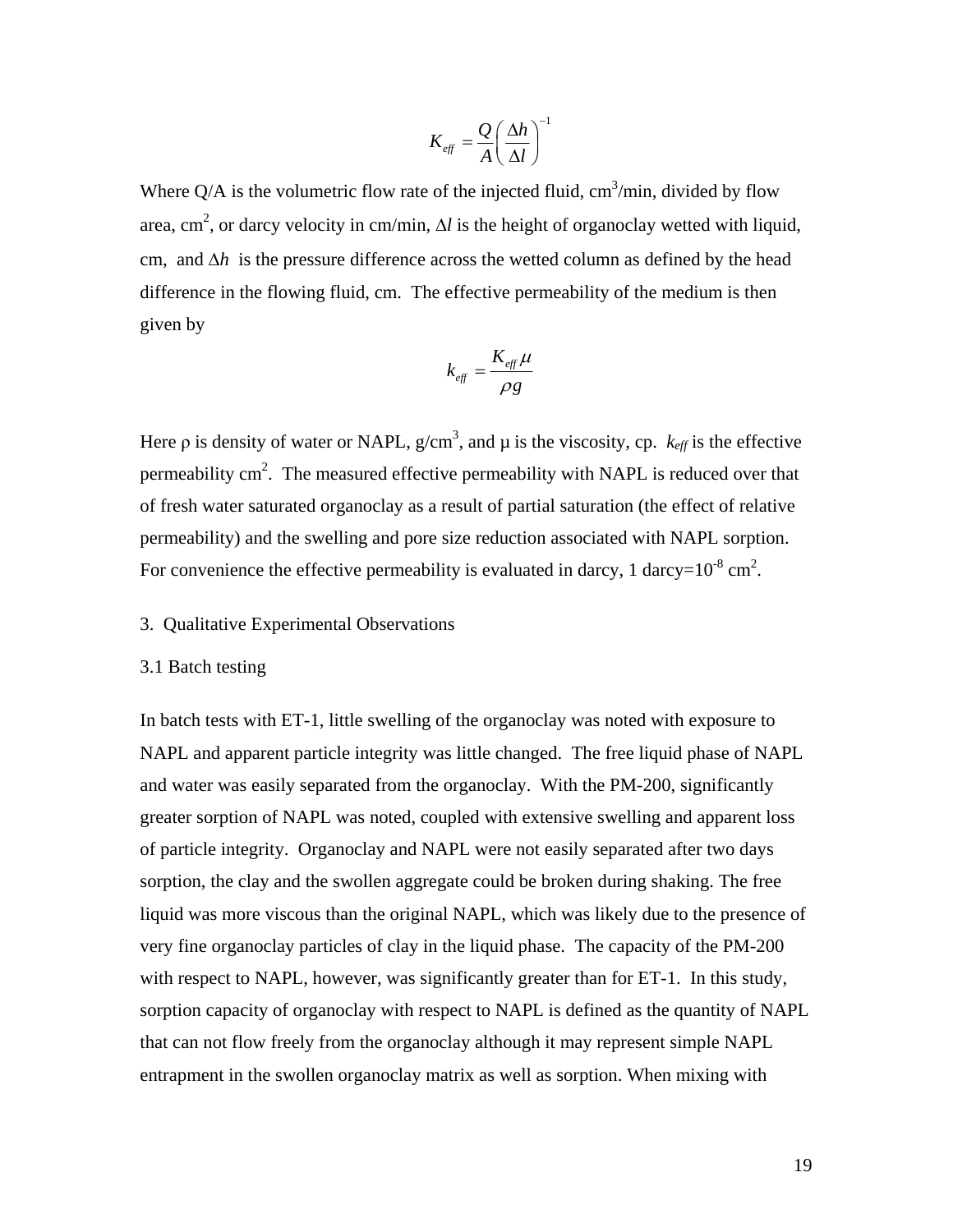NAPL, the Biomin organoclay behaved very similarly to the PM-200 organoclay except that the clay phase retained more water.

# 3.2 Column test

# 3.2.1 Initial testing- rapid intermittent injection of NAPL

# A) ET-1 organoclay

Figure 4a-c shows the migration of FWDA-LNAPL in the ET-1 organoclay. NAPL was introduced continuously until approximately half of the column length contained NAPL as shown in Figure 4a. The NAPL wetting front was approximately horizontal with little or no evidence of flow heterogeneity or fingering. Pressure measurements during this period were used to estimate the effective permeability as discussed below. Pausing for 2.5 hours before continuing the introduction of NAPL led to a small increase in the required pumping pressure due to slight organoclay swelling. Pumping of NAPL was continued until just before breakthrough in the column. The lower zone of organoclay had been in contact with NAPL for the longest period and had sorbed more NAPL than the upper zone, as shown in Figure 4b. Before continuing injection of NAPL beyond that shown in Figure 4b, the experiment was delayed for 5 days to ensure complete swelling of the organoclay. Subsequent NAPL injection required significantly higher pressures and the flow rate was reduced to that equivalent to a Darcy velocity of 0.33 cm/hr. As shown by the darker column in Figure 4c, the subsequent injection of NAPL led to increased NAPL sorption throughout the column before breakthrough occurred.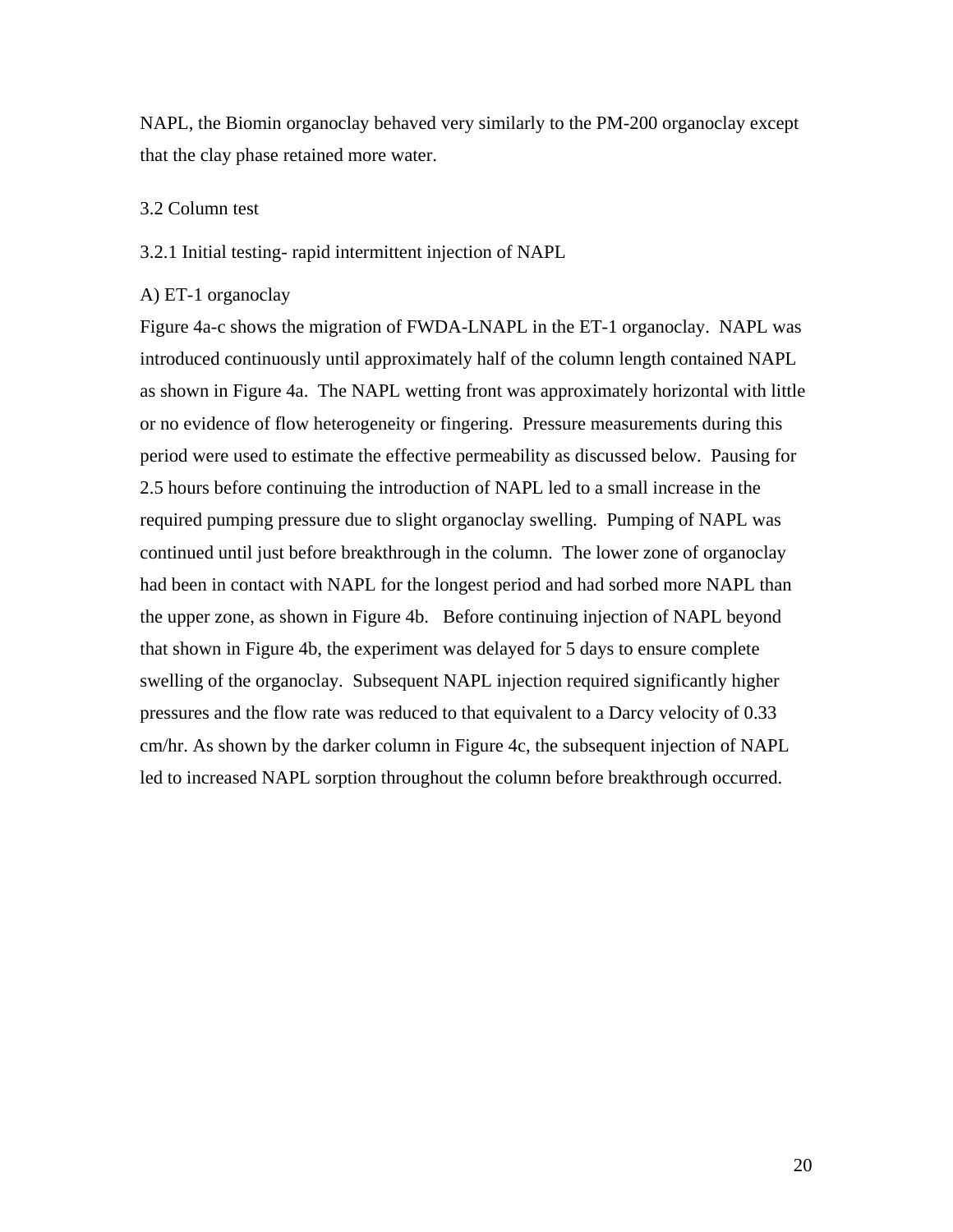

Figure 4. Intermittent pumping of FWDA-LNAPL through the 15 cm column with ET-1. (a) first 60 ml NAPL (b) more NAPL after 2.5 hr-waiting period just before breakthrough (c) more NAPL after 5 d-waiting period until breakthrough.

# B) PM-200 organoclay

Following the same experimental procedure as described above, the PM-200 organoclay exhibited significant swelling after the 2.5 hr-waiting period. Initiating NAPL injection after this period quickly led to a rapid increase in pressure required to maintain the flow rate due to swelling of the organoclay. With an applied pressure of 60 psi (at which point the experiment was shutdown) the newly injected NAPL had only migrated 1.3 cm into the old NAPL layer (Figure 5 a-b) and had not progressed into virgin organoclay at the top of the column. The dark layer at the bottom of the column in Figure 5b shows the increased saturation in this layer. In one experiment, the pressure required to pump NAPL into the swollen organoclay was sufficient to lift the bed as shown in Figure 5c. Experiments with a 2:1 mixture of sand and the PM-200 organoclay that had approximately the same potential capacity as pure ET-1 organoclay allowed continuation of NAPL injection after the first 2.5 hr waiting period (Figure 5d). Continued swelling after the 5 day pause, however, also led to >60 psi pressures required to maintain flow rate and the experiment was shutdown.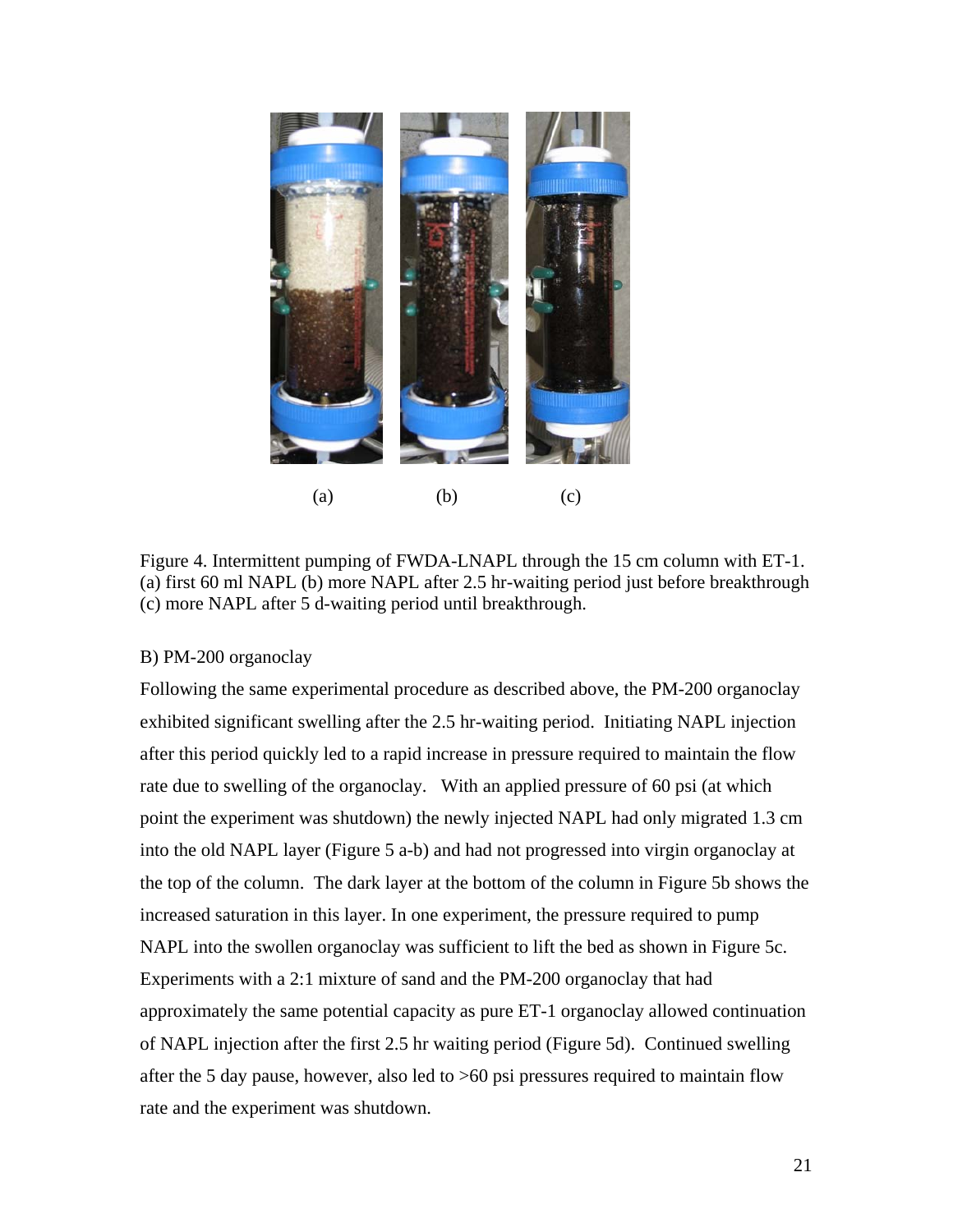

Figure 5. Intermittent pumping of FWDA-LNAPL through the 15 cm column with PM-200 organoclay (a) First 60 ml NAPL. (b) more NAPL after 2.5hr pause and organoclay swelling (c) bed lifting associated with injection of water into a fully swollen PM-200 organoclay (not the same experiment as Figure 4a and b) (d) Injection to breakthrough with 2:1 mixture of sand and PM-200

# 3.2.2 Slow continuous injection of NAPL

# A) Pure organoclay experiments

Experiments under relatively high flows (0.28 cm/min darcy velocity) as described above showed uniform flow progression in the organoclay as shown in Figures 4 and 5. Injection of low flows (1 cm/day darcy velocity), however, gave rise to fingering of the NAPL into the water (Figures 6 a-d). This is presumably due to the increased importance of capillary rise of NAPL into the organoclay at low flow rates. Subsequent NAPL flow would then tend to follow channels already wetted by NAPL resulting in the development of prominent NAPL fingers. In most cases this appeared to be more of an issue with the more absorbent PM-200 organoclay. This partially offsets the significant reduction in effective permeability of the PM-200 organoclay by encouraging vertical migration by means other than the mean pressure gradient but also offsets the significant potential advantage of the greater sorption capacity of the PM-200 organoclay. The injection of NAPL was continued to breakthrough in ET-1 columns. Some flow heterogeneity was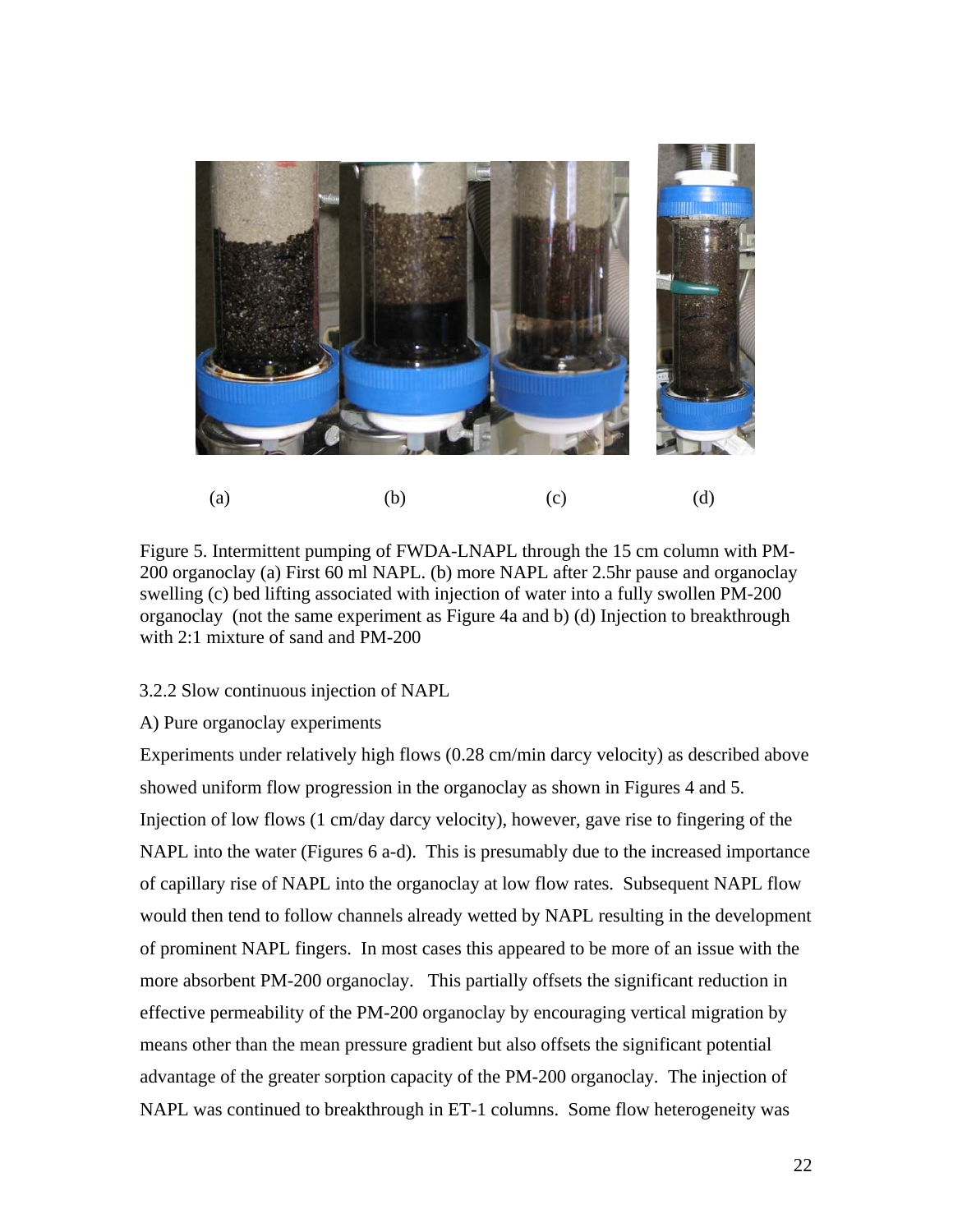still noted at breakthrough (see Figure 7 a-d), thus not all of the capacity of the organoclay was effectively used before breakthrough.









 $(c)$  (d)

Figure 6. Migration of NAPL in column with PM-200 (left) and ET-1 (right) organoclay.(a) FWDA-LNAPL at 24 hours (b)FWDA-LNAPL at 48 hours (c) TFA-DNAPL at 24 hours (d) TFA-DNAPL at 48 hours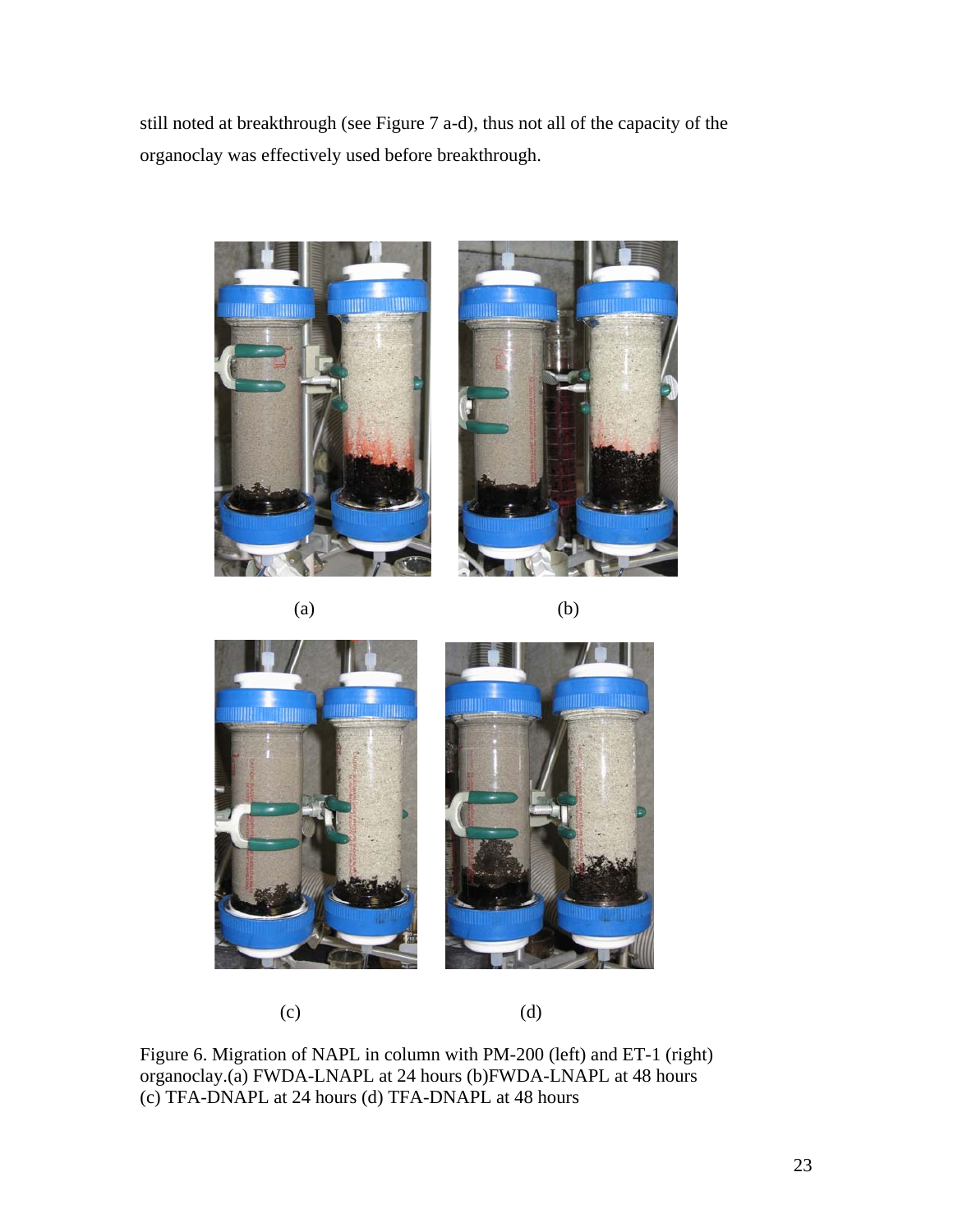

Figure 7. NAPL distributions in the column of ET-1 at breakthrough (a) FWDA-LNAPL (b) FWDA-DNAPL (3) TFA-LNAPL (4) TFA-DNAPL

# B) PM-200 and glass beads

As indicated previously, some columns were filled with a 2 cm layer of PM-200 and glass beads filling the remainder. The thin organoclay layer led to relatively rapid breakthrough and continued migration of NAPL through the wetted channel led to significant flow maldistribution (Figure 8).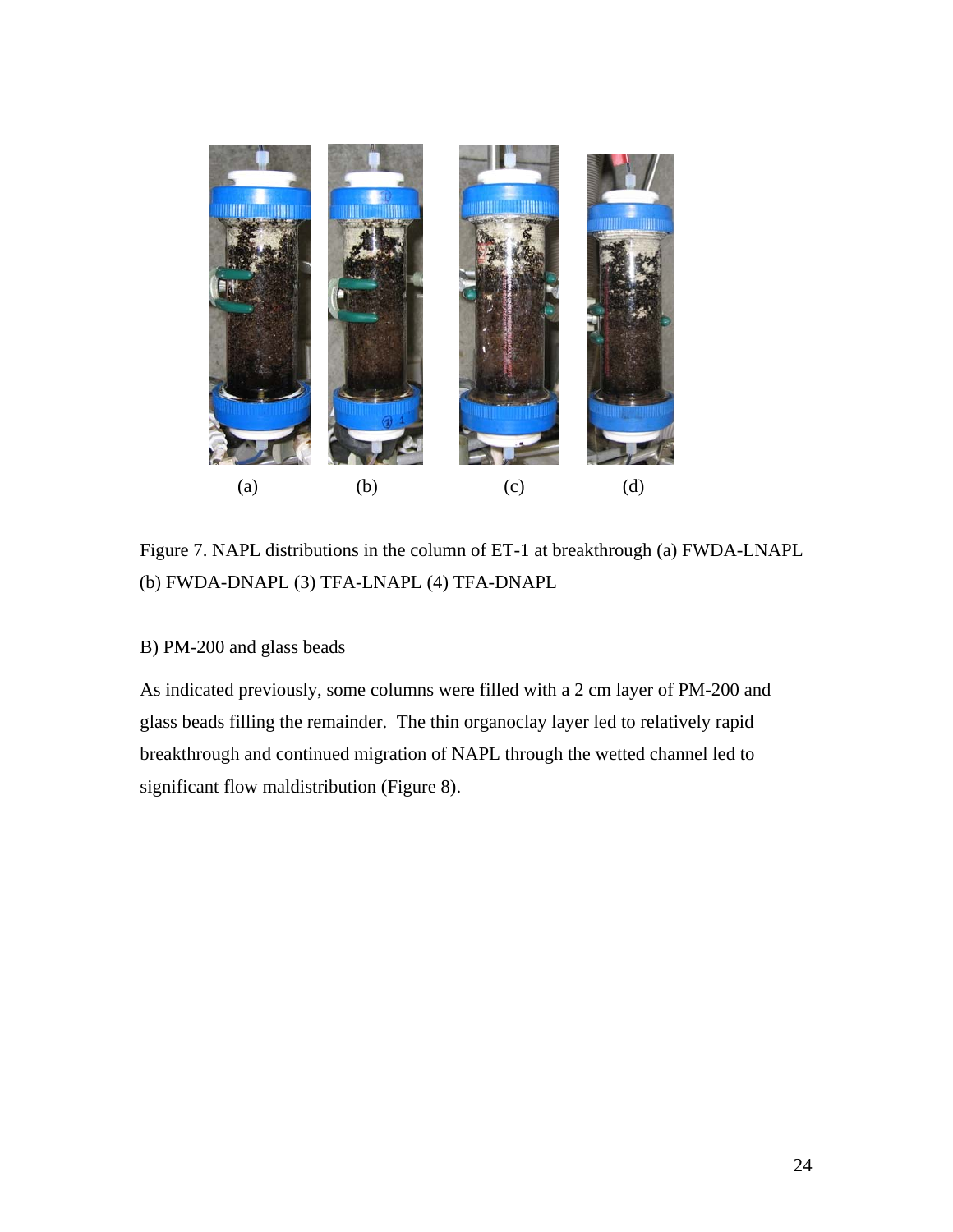

Figure 8. NAPL migration in the column with 2 cm PM-200 and 12 cm glass beads: TFA-DNAPL (left) and FWDA-LNAPL (right)

C) PM-200 and sand

Both FWDA-LNAPL(right) and TFA-DNAPL(left) were easily pumped through the PM-200 and sand mixture(1:10) until breakthrough of NAPLs with no significant increase in pressure required to maintain flow. In addition, flow heterogeneity was minimized suggesting that all of the organoclay was available for NAPL sorption. This suggests that an optimal organoclay design would be a mixture with sand, balancing reductions in effective permeability with effective utilization of organoclay.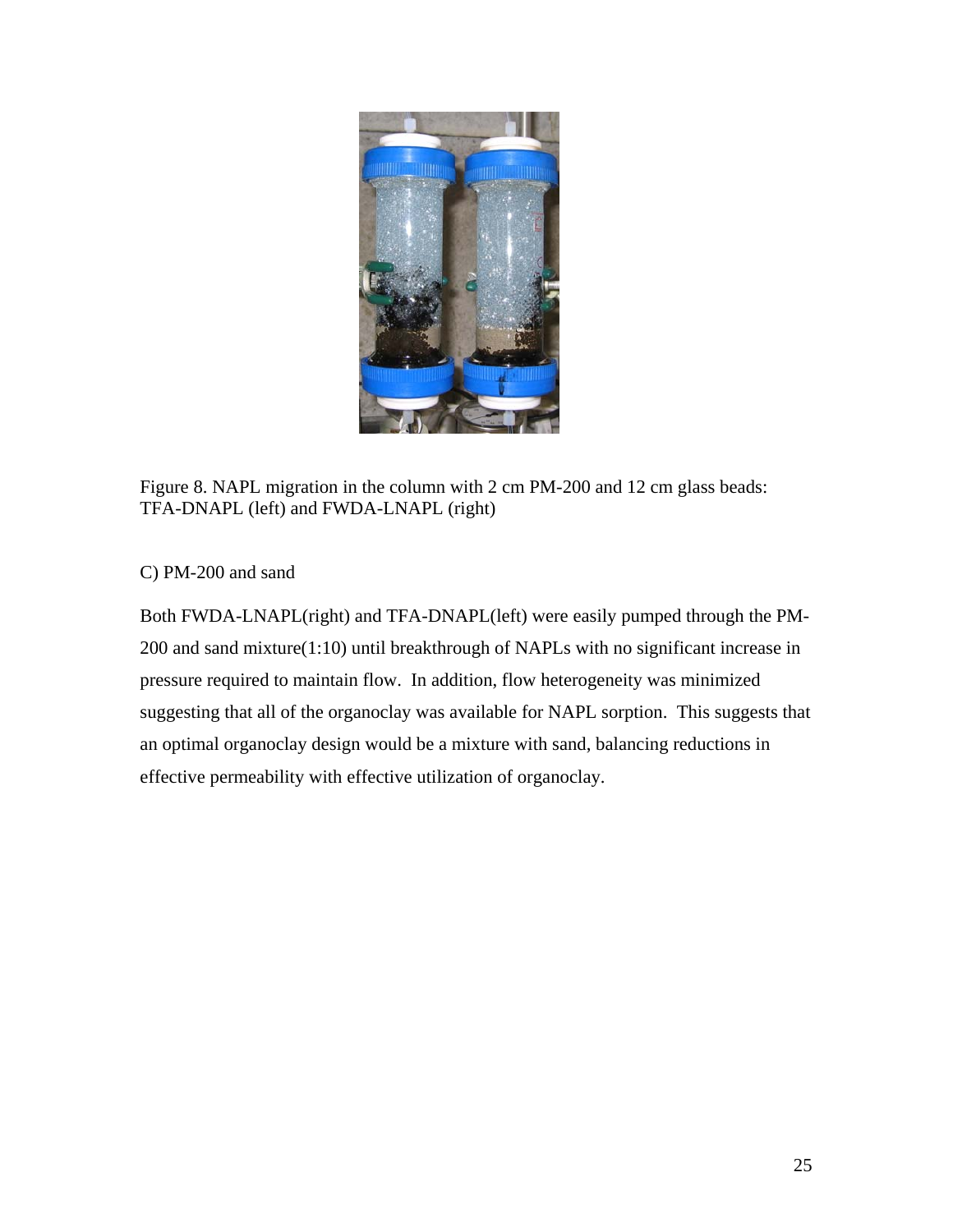

Figure 9. NAPL migration in the column with PM-200 and sand mixture (1:10): FWDA-LNAPL(right), TFA-DNAPL (left)

- 4. Quantitative Results and Discussion
- 4.1 Sorption capacity of organoclays with respect to NAPLs
- 4.1.1 Batch test

A summary of the sorption capacities measured in batch studies with each of the NAPLs and organoclays and the respective degree of agreement material balances for both NAPL and water.

|              |                 | $ET-1$      |         | <b>PM-200</b>   |                |                |  |
|--------------|-----------------|-------------|---------|-----------------|----------------|----------------|--|
|              | Sorption        | <b>NAPL</b> | Water   | Sorption        | <b>NAPL</b>    | Water          |  |
|              | Capacity        | Balance     | Balance | Capacity        | <b>Balance</b> | <b>Balance</b> |  |
|              | $g/g$ (std dev) | $\%$        | $\%$    | $g/g$ (std dev) | $\%$           | $\%$           |  |
| <b>FWDA-</b> | 1.36(0.08)      | 101(10)     | 106(17) | 4.60(0.04)      | 97(2)          | 120(6)         |  |
| <b>LNAPL</b> |                 |             |         |                 |                |                |  |
| <b>FWDA-</b> | 1.25(0.12)      | 89(8)       | 110(14) | 4.82(0.06)      | 82(1)          | 126(4)         |  |
| <b>DNAPL</b> |                 |             |         |                 |                |                |  |
| TFA-         | 1.35(0.03)      | 86(3)       | 111(1)  | 4.41(0.03)      | 75(3)          | 124(3)         |  |
| <b>LNAPL</b> |                 |             |         |                 |                |                |  |
| TFA-         | 1.39(0.10)      | 82(4)       | 107(8)  | 4.50(0.11)      | 84(4)          | 115(5)         |  |
| <b>DNAPL</b> |                 |             |         |                 |                |                |  |

|  |  |  |  | Table 4. Sorption capacity of organoclays $(g/g)$ with respect to NAPLs in batch test |
|--|--|--|--|---------------------------------------------------------------------------------------|
|  |  |  |  |                                                                                       |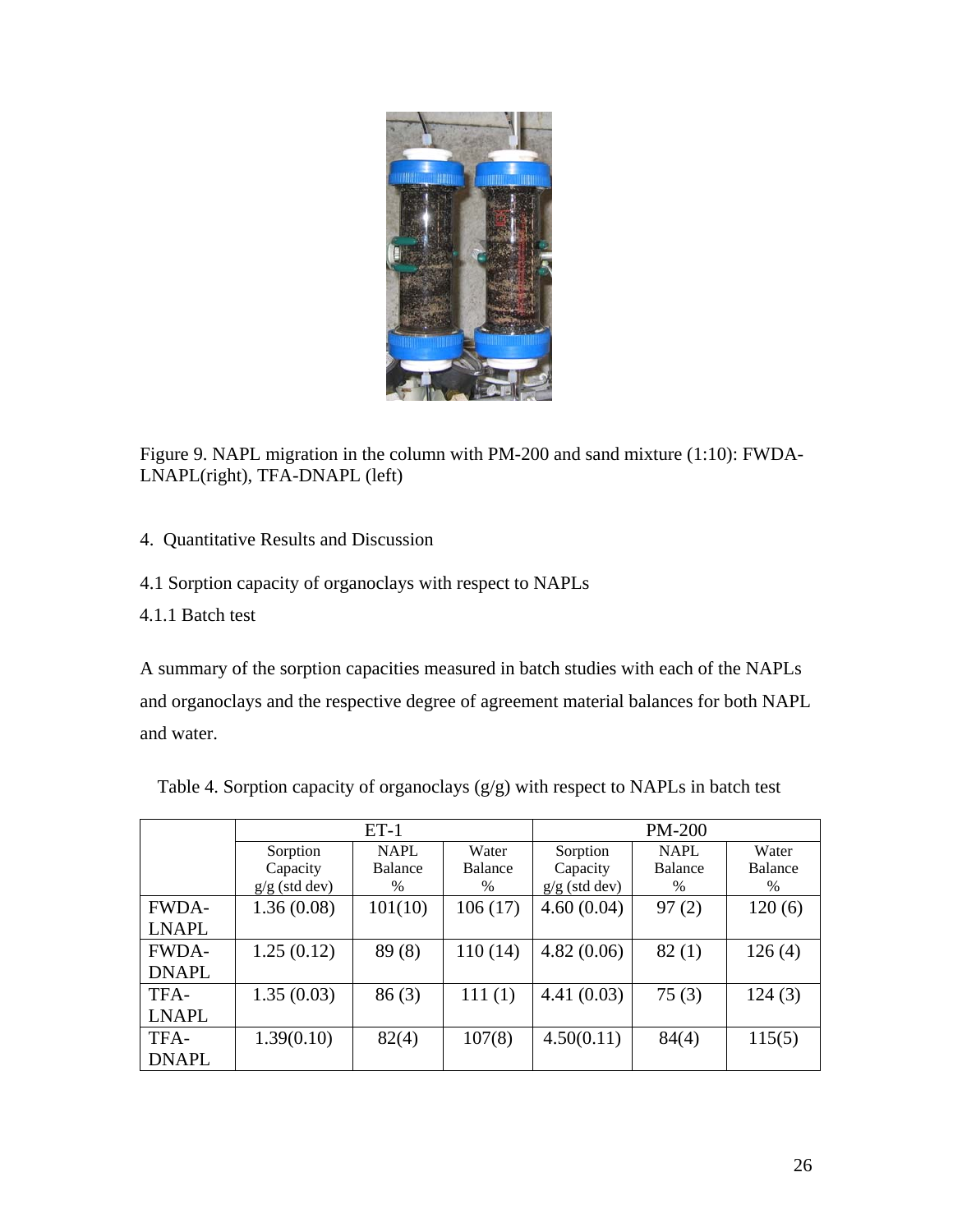Sorption capacities of organoclays are not dependent on the NAPL density and NAPL characteristics although minor difference was observed for the sorption capacity of PM-200 with respect to NAPLs from FWDA site and from TFA site. Sorption capacities of PM-200 with respect to all four NAPLs were almost three times higher than ET-1; however, swelling and structure instability accompanied with the high sorption capacity. Material balances of NAPL was from 75% to 100% and material balance for water ranged from 100% to 125%, indicating some NAPL evaporation during drying or possibly incomplete evaporation of water during the water content measurement.

# 4.2.2 Column testing

#### A) Rapid intermittent injection tests

The sorption capacity of ET-1 and PM-200 in the flow-through experiment was less than observed in batch tests. Under the high NAPL injection rates, sorption capacities of the ET-1 and PM-200 organoclay with respect to FWDA-LNAPL were approximately 0.47 and 0.53 g/g, respectively. This is the result of both less than full NAPL saturation during initial injection and the time required for the organoclay to swell and achieve full sorption capacity. After allowing time for swelling of the organoclay and restarting NAPL injection which tended to increase the local NAPL sorption, the average sorption capacities approached but never equaled the batch absorption capacity. Organoclay that was not wetted by NAPL likely accounted for this difference. After a 5 day waiting period and then attempting to fully saturate the ET-1, the sorption capacity was approximately 0.88 g/g, which was 20-30% lower than that measured in batch tests. NAPL injection was not possible at reasonable pressure gradients with the PM-200 organoclay after a 5 day waiting time and a comparable capacity was not measured for that organoclay.

# B) Slow continuous injection

Sorption capacity of ET-1 with respect to all four NAPLs, sorption capacity of ET-1 and sand mixture with respect to FWDA-LNAPL and sorption capacity of ET-1 after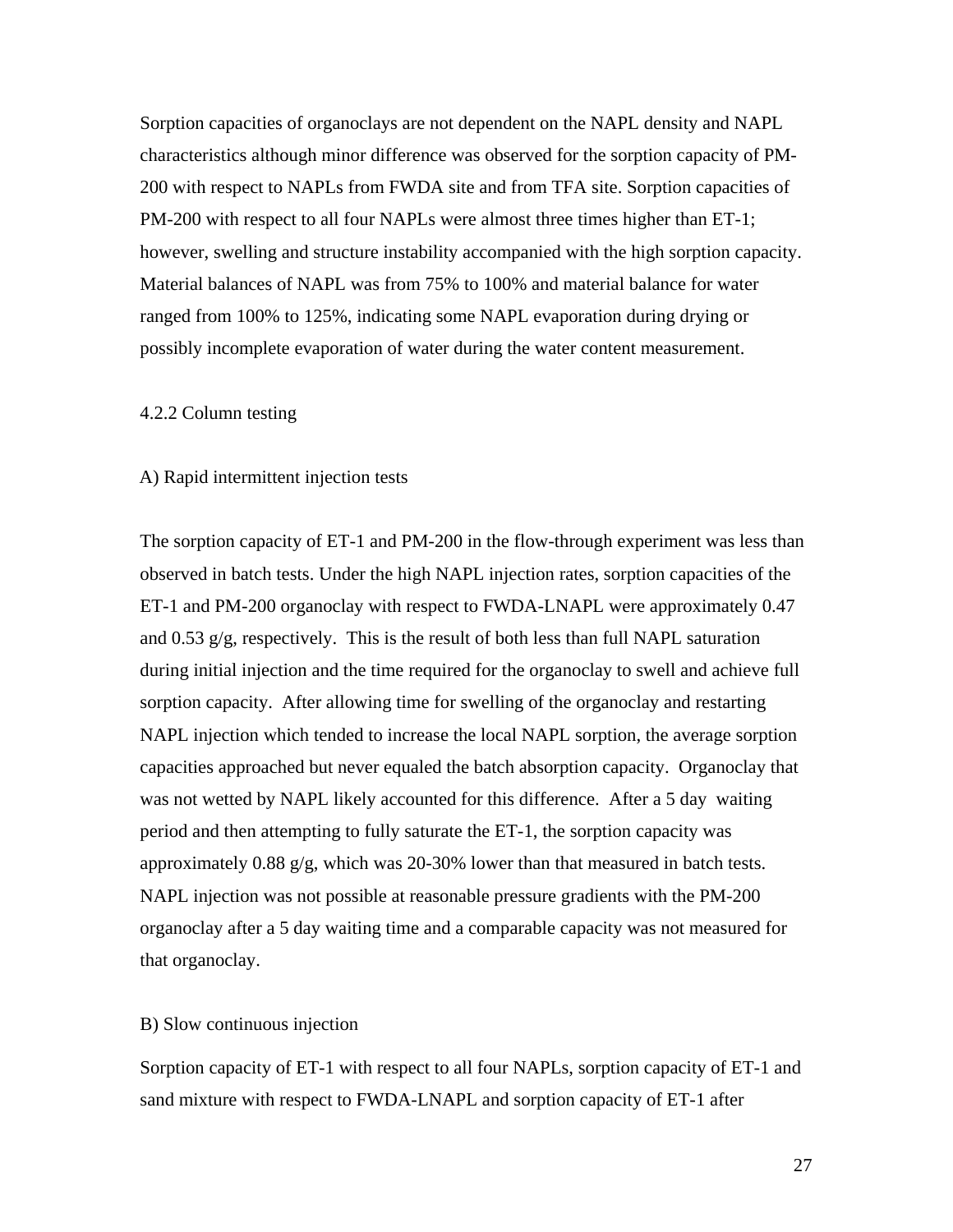saturation with site water with respect to FWDA-LNAPL in the slow flow-injection experiment were calculated and are listed in Table 5. Sorption capacity of PM-200 and sand & PM-200 mixture (10:1) with respect to FWDA-LNAPL and TFA-DNAPL are listed in Table 6.

|  |  |  |  |  | Table 5. Sorption capacity of ET-1 for NAPLs with slow continuous injection |
|--|--|--|--|--|-----------------------------------------------------------------------------|
|--|--|--|--|--|-----------------------------------------------------------------------------|

|                           | <b>FWDA-L</b> |                                    |                          | <b>FWDA-D</b> | TFA-L | TFA-D |
|---------------------------|---------------|------------------------------------|--------------------------|---------------|-------|-------|
|                           | ET1           | ET1& Sand(1:10)<br>ET <sub>1</sub> |                          |               |       |       |
|                           | Laboratory    | Site water                         | Laboratory water         |               |       |       |
|                           | water         |                                    |                          |               |       |       |
| <b>Saturated Sorption</b> | 1.00          | 1.10                               | 0.17                     | 0.97          | 0.87  | 1.14  |
| capacity $(g/g)$          |               |                                    | $(1.87 \text{ g/g } OC)$ |               |       |       |
| Effective sorption        | 0.60          | 0.60                               | 0.14                     | 0.74          | 0.80  | 0.80  |
| capacity $(g/g)$          |               |                                    | $(1.54 \text{ g/g OC})$  |               |       |       |

Note: Saturated sorption capacity represents the apparent capacity of the organoclay in the saturated region at the entrance to the column while the effective sorption capacity is estimated based upon the entire column at breakthrough and includes the effect of NAPL fingering and flow maldistribution.

Table 6. Sorption capacity of PM-200 and with sand mixture with slow continuous injection

|                    | <b>PM-200</b> |       | Sand & PM-200 $(10:1)$   |                               |  |
|--------------------|---------------|-------|--------------------------|-------------------------------|--|
|                    | <b>FWDA-L</b> | TFA-D | <b>FWDA-L</b>            | <b>TFA-D</b>                  |  |
| Sorption           | 1.37          | 1.45  | 0.27                     | 0.30                          |  |
| capacity $(g/g)$   |               |       | $(2.97 \text{ g/gOC})$   | $(3.30 \text{ g/gOC})$        |  |
| Effective sorption | N/A           | N/A   | 0.24                     | 0.30                          |  |
| capacity $(g/g)$   |               |       | $(2.64 \text{ g/g } OC)$ | $(3.30 \text{ g/g } {}_{0}C)$ |  |

The sorption capacity of ET-1 with respect to all four NAPLs in this slow-flow testing was approaching but less than the sorption capacity measured in batch test. This is likely due to the non-uniformities in flow that developed after 4 or 5 days and which resulted in partial saturation of the upper portions of the organoclay with respect to NAPL. The effective sorption capacity of ET-1 with respect to FWDA-LNAPL was reduced about 40% due to partial saturation. Saturation of organoclay with site water did not change the sorption capacity of NAPL significantly.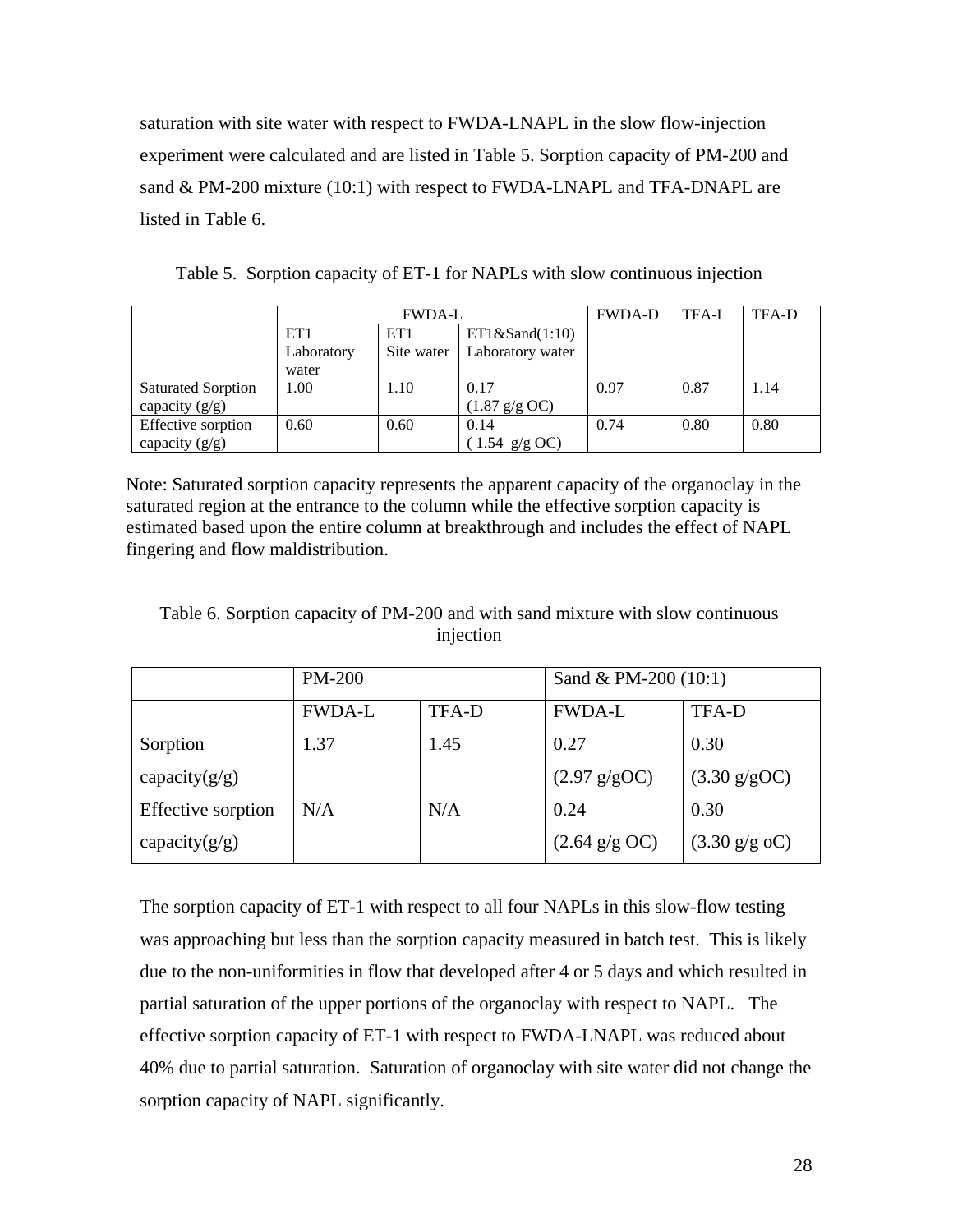Sorption capacity of PM-200 was two times lower than that measured in the batch tests due to the greater flow nonuniformity noted in these tests. Sand and organoclay mixture (10:1) allowed sorption of NAPL at close to batch sorption experiments (i.e. NAPL sorbed per gram of organoclay).

# 4.3 NAPL mobilization and chemical retention

# 4.3.1 Dissolved Naphthalene and phenanthrene concentration

In the intermittent rapid injection experiments, no dissolved PAHs were detected in the effluent of the column until NAPL breakthrough. Neither NAPL nor dissolved phase were apparently mobilized by additional pumping of water after achieving near saturation of the column with NAPL. The organoclay appeared to effectively contain NAPL and dissolved contaminants until its capacity is exceeded. As indicated above, however, NAPL maldistribution led to less actual retention than the theoretical maximum of the organoclay column.

In the slow continuous injection experiments with ET-1, NAPLs were injected until breakthrough. Figure 10 shows the observed naphthalene in effluent water samples showing that the organoclay retained dissolved phase until just before NAPL breakthrough. Phenanthrene dissolved concentrations were also measured in the effluent and are also shown in Figure 10. In two of the four experiments, the observed behavior was identical to that observed with naphthalene. In one experiments (with FWDA-LNAPL and site water), a low level of phenanthrene (relative to post breakthrough levels) was observed continuously. The site water did not contain phenanthrene at these concentrations and there was no evidence of leaching of dissolved phase compared to other experiments. The relatively high effluent levels prior to breakthrough may have been due to inadequate cleaning of the columns in that some fittings and tubing were not replaced after breakthrough in preceding experiments. The much higher concentration of naphthalene in this experiment during and after breakthrough provides much clearer trends.

Two nonzero phenanthrene concentrations were also detected prior to breakthrough with TFA-LNAPL. Early detection of dissolved phase naphthalene was also noted with TFA-LNAPL but was well after the isolated detection of phenanthrene and included multiple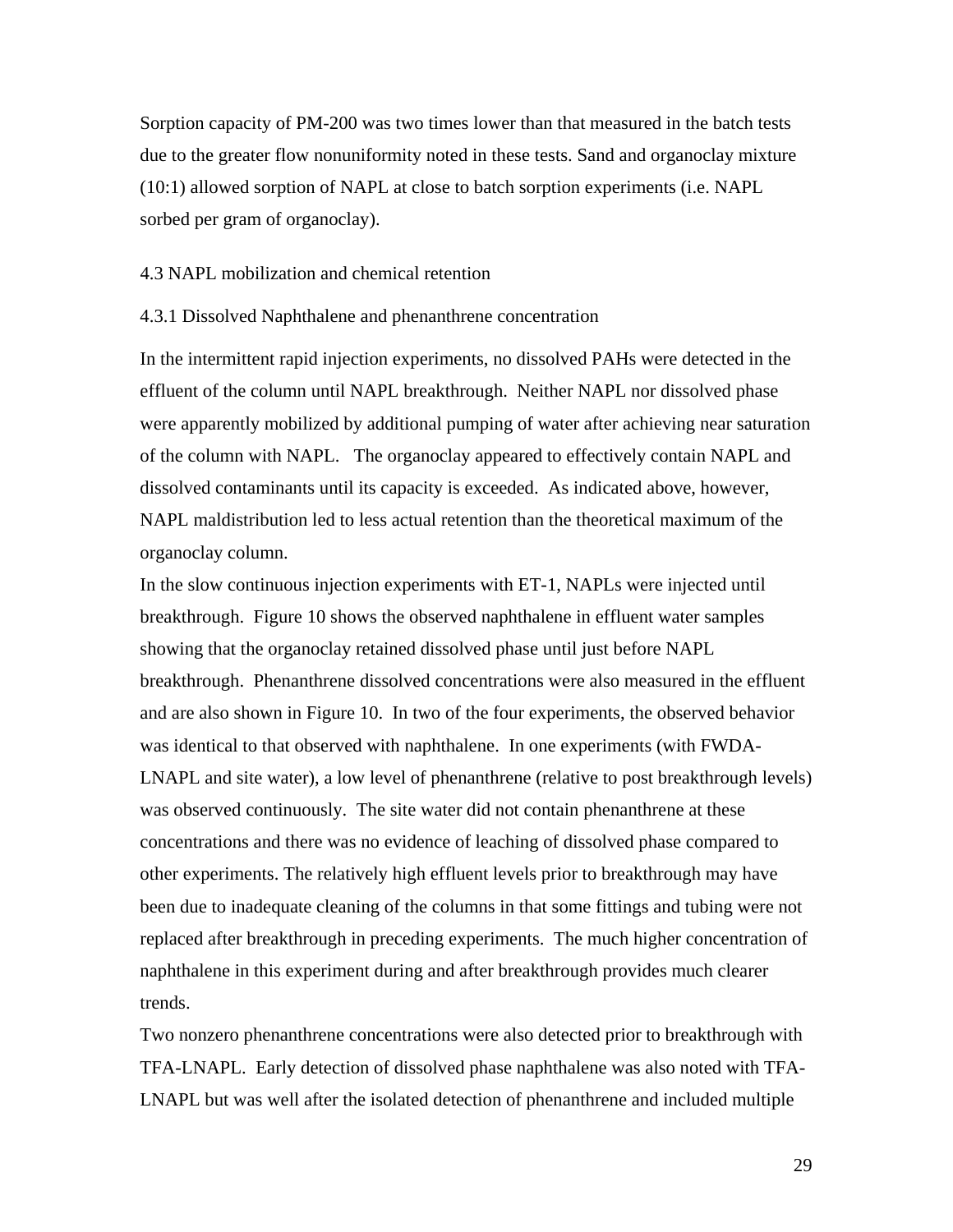confirming samples. In the absence of confirmatory samples it is difficult to determine the significance, if any, of the phenanthrene detections. Any breakthrough of isolated NAPL volumes would have been expected to cause exceedances in naphthalene as well as phenanthrene.



 Figure 10. Dissolved Naphthalene and phenanthrene concentration in the effluent with ET-1 organoclay. SW refers to experiments with site water and dashed lines refer to NAPL breakthrough

In the continuous slow-flow experiments, NAPL injection was halted upon breakthrough and water injection was initiated to evaluate leaching or mobilization of NAPL. 3-4 hours was required to remove NAPL that had already passed through the bed and had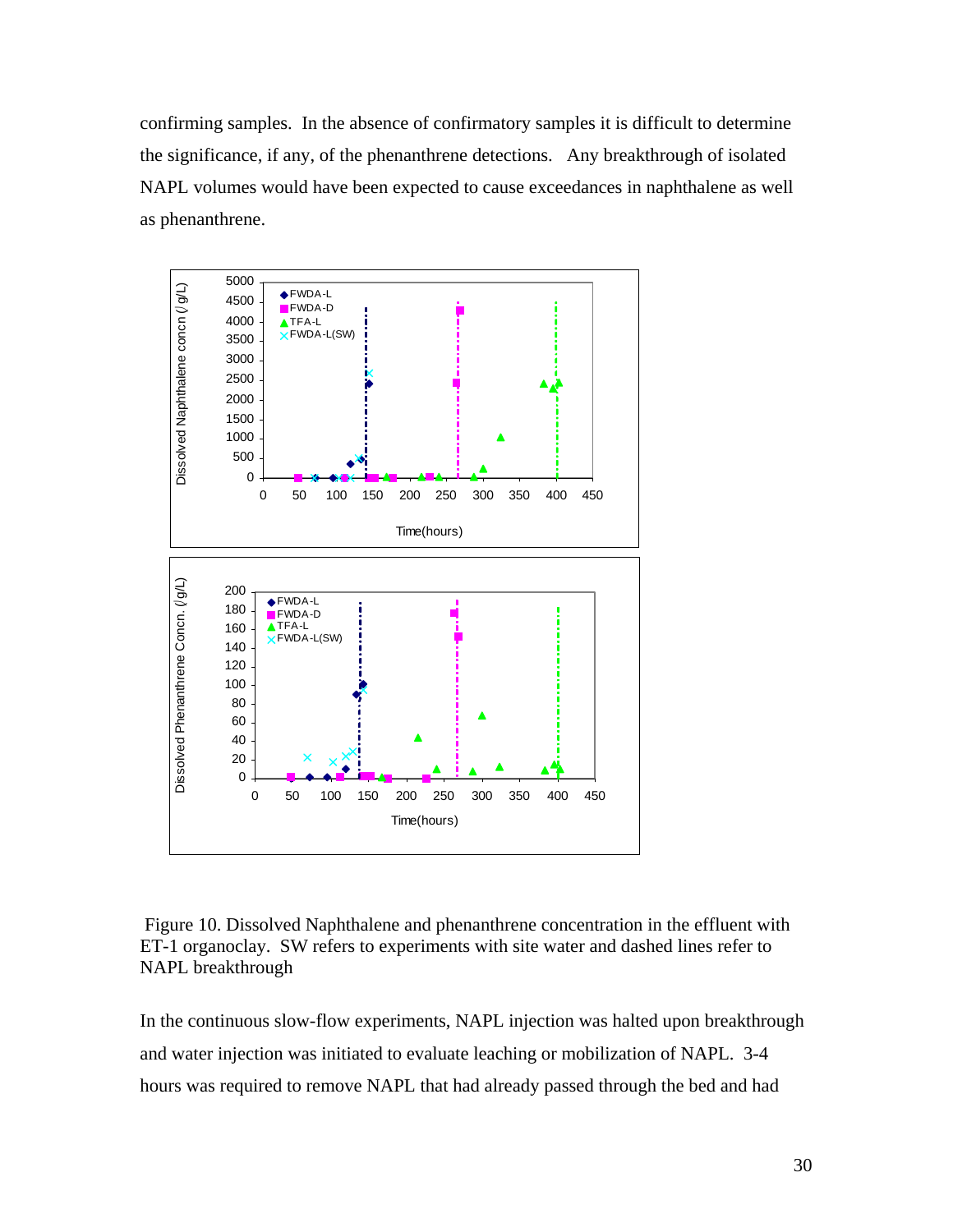filled the effluent dead volume at the top of the column. Continued water injection after removal of this NAPL led to no additional NAPL discharge or observation of NAPL migration in the column. For dissolved phase analysis, the effluent tubing that had been contaminated with NAPL was changed with clean tubing and water samples were taken for dissolved PAH concentration measurement during continued water injection. In all cases, however, dissolved phase from the NAPL saturated column remained at high levels before and after tubing replacement, as shown in Figure 11. Although no NAPL was visually mobilized from the column after 3 or 4 hours, the dissolved naphthalene and phenanthrene was continually detected in the effluent even after one week and no decreasing trend was noted. The naphthalene and phenanthrene concentration are in the range of 3 to 8 mg/L and 40 to 80 µg/L, respectively. Although good control of both dissolved and free phase contamination was noted with fresh organoclay, once saturated with NAPL, the effluent water from the organoclay contained a continuous burden of contaminants.

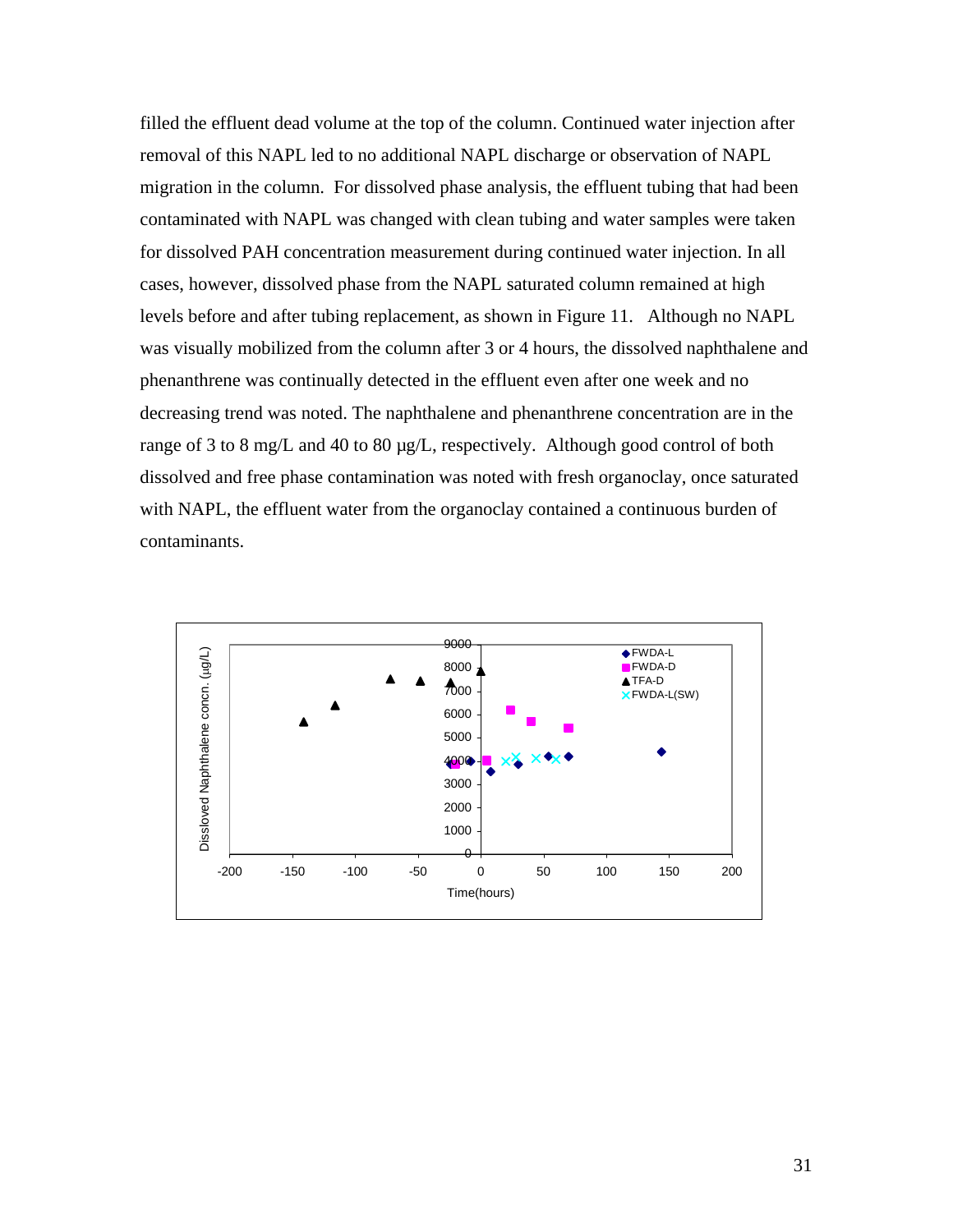

Figure 11. Dissolved naphthalene and phenanthrene concentrations in the effluent after NAPL breakthrough and water was pumped. Zero represents the time of effluent tubing replacement.

After several days of water flow through the organoclay column saturated with FWDA-LNAPL, the column was allowed to drain and rewetted with water twice (once with laboratory water and once with site water). In both cases, no NAPL was observed in the effluent, and the dissolved naphthalene and phenanthrene concentration was not significantly changed after this draining-wetting cycle. The results indicated that NAPL migration was not influenced by the drainage and rewetting mechanism. The volume of NAPL that saturates the organoclay to capacity is effectively sorbed to the organoclay even though the introduction of additional NAPL will pass through the organoclay layer.

#### 4.4 Permeability

# 4.4.1 Permeability of organoclays with respect to water

Before injection of NAPLs to any column, organoclay or sand and organoclay mixture were first saturated with water. The permeability of ET-1 and PM-200 organoclays as defined by water injection was 20.0 and 11.3 darcy, respectively, equivalent to a medium sand. Permeability of sand and organoclay mixtures decreased by a factor of 2 to 5 depending on the ratio of the sand to organoclay (Table7). This is because the sand had finer particles than the organoclays and exhibited a lower intrinsic permeability.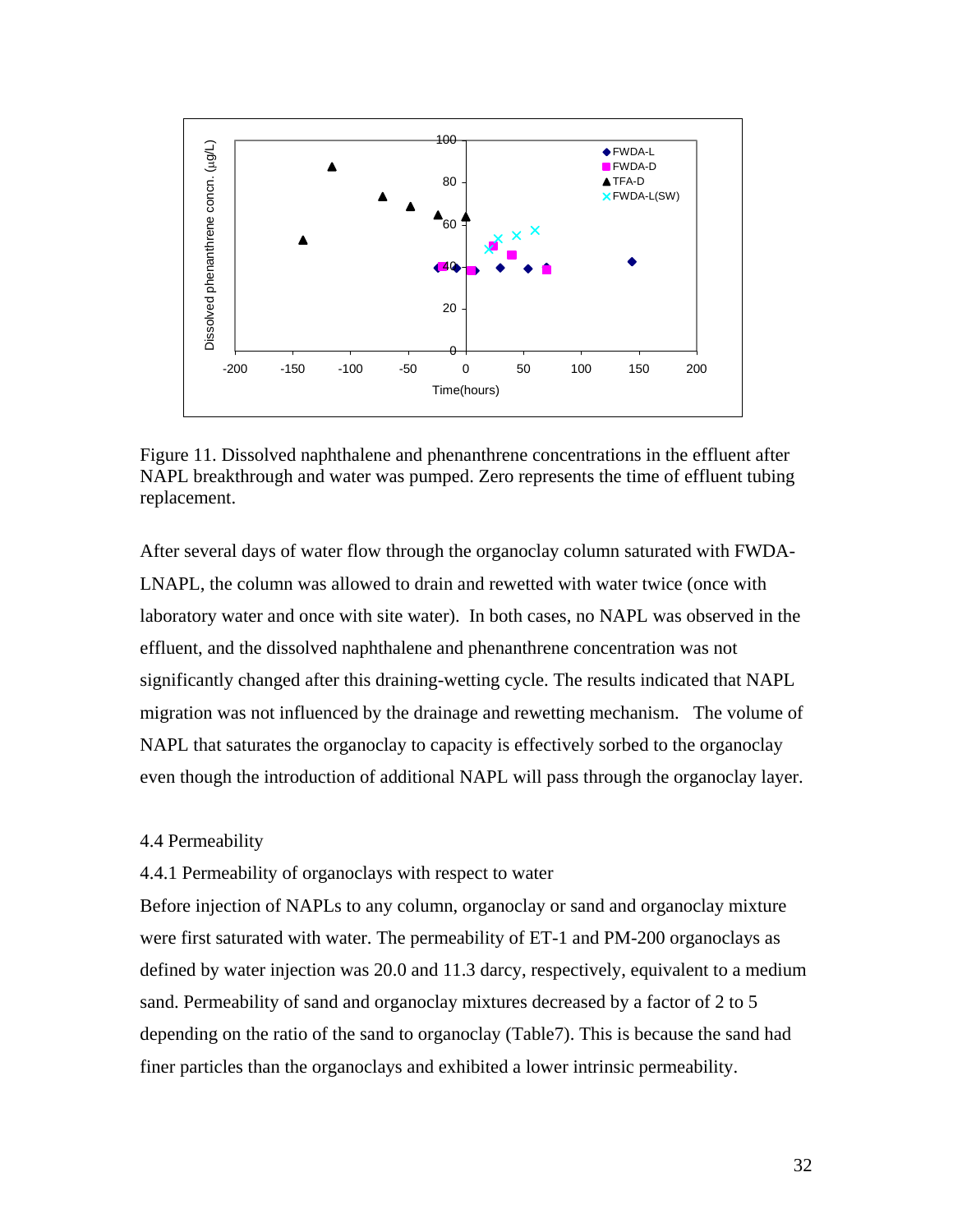| Media               | $ET-1$ | $ET-1/SAND$   PM-200 |      | $PM-200/SAND$                                  | PM/200/SAND |
|---------------------|--------|----------------------|------|------------------------------------------------|-------------|
|                     |        | (1:10)               |      | $1 \cdot 2$<br>$\overline{1}$ . $\overline{2}$ | (1:10)      |
| Permeability   20.0 |        | 4.9                  | 11.3 | 6.4                                            | ن ک         |
| (darcy)             |        |                      |      |                                                |             |

Table 7. Permeability of organoclays and organoclay/sand mixtures to water

4.4.1 Permeability of organoclays with respect to NAPLs

The injection of NAPL to the organoclays will reduce the effective permeability of the organoclays for two reasons. The partial saturation of the organoclays with NAPL decreases the relative permeability of the NAPL (i.e. the presence of residual water will limit the pore space available to the NAPL and resist its flow through the media). In addition, the media swells during the NAPL sorption process, filling some of the available pore space and further resisting flow of the NAPL. The time required for swelling to be complete (24-48 hours after coming in contact with NAPL) also meant that the permeability of organoclays with respect to NAPL was dependent upon time of exposure to NAPL and thus indirectly the injection flow rate. As a result, the injection of NAPL and allowance of time for NAPL sorption related swelling would give rise to dramatically decreased effective permeability. The more rapid and more significant swelling of the PM-200 product associated with its greater capacity for NAPL also gives rise to a more dramatic decrease in permeability. Note that applications of the organoclays to oilfield water cleanup shows little or no swelling of these organoclays when subjected to dilute aqueous emulsions of NAPL (e.g. <1% NAPL in water) (CETCO, personal communication). If the NAPL-water mixture contacting the organoclay at the McCormick and Baxter site was of this form, little or no swelling and changes in permeability would be expected.

# A) Rapid intermittent injection

Compared to the permeability with respect to water, the effective permeability of ET-1 decreased from 20 to 4.9 darcy (and 2.1 darcy in a replicate). At a Darcy velocity of 0.28 cm/min there is little opportunity for swelling of the organoclay to occur during the injection suggesting that the reduction in effective permeability is largely due to relative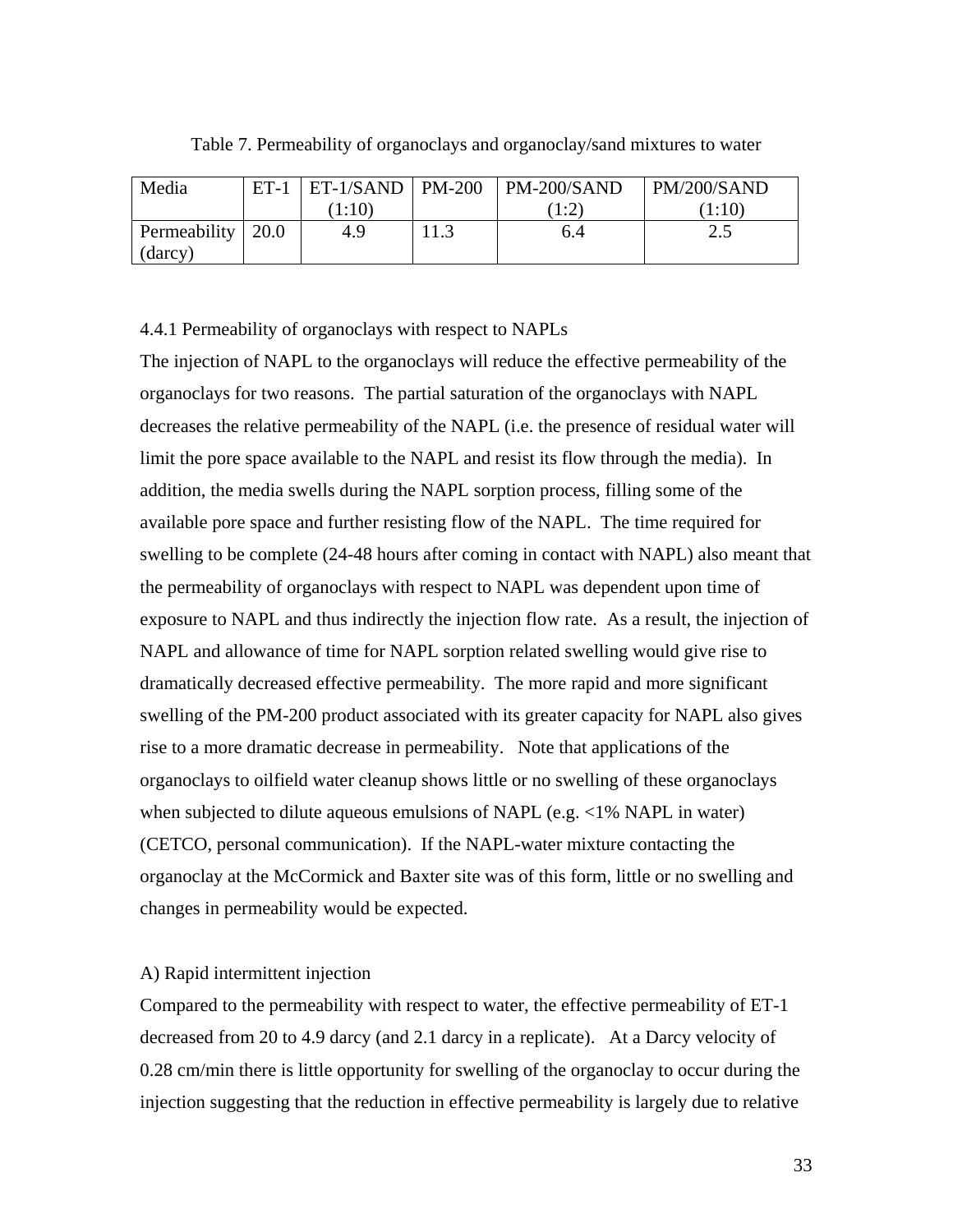permeability effects in the partially saturated organoclay. After pausing injection for 2.5 hr, the permeability of the ET-1 decreased by an additional factor of approximately 2, presumably the effect of the beginning of organoclay swelling. The effective permeability of the higher capacity and more rapidly swelling PM-200 organoclay, however, decreased by two orders of magnitude to  $1.7*10<sup>-2</sup>$  darcy (see Table 8) during the same 2.5 hr pause. The ET-1 exhibited a comparable two order of magnitude reduction in permeability that was noted after allowing 5 days before reinitiating NAPL injection. The initial reduction in effective permeability of a sand /PM-200 mixture (2:1) was similar to that of pure ET-1 (Table 8). After allowing 5 days for swelling of the PM-200 organoclay, however, NAPL could not be pumped through the column even at a very slow flow rate (1.5 cm/day) indicating a reduction in permeability with time greater than that of the pure ET-1.

Table 8. Effective permeability of ET-1, PM-200, and sand/PM-200 mixture (2:1) to FWDA-LNAPL with rapid intermittent injection

| Effective                | $ET-1$        | <b>PM-200</b> | sand/PM-200     |
|--------------------------|---------------|---------------|-----------------|
| permeability (darcy)     |               |               | mixture $(2:1)$ |
| Initial                  | 4.9           | 2.1           | 1.1             |
| After 2.5 hrs of no flow | 2.9           | $1.7*10^{-2}$ | 0.7             |
| After 5d of no flow      | $2.2*10^{-2}$ | N/A           | N/A             |

#### B) Slow continuous injection

In low flow testing, the measured effective permeabilities of ET-1 were similar to that measured after waiting five days before restarting NAPL flow. That is, the injection was sufficiently slow that organoclay swelling was nearly complete by the time NAPL passage through the column was complete. The effective permeabilities of ET-1 with respect to FWDA-DNAPL, TFA-LNAPL, and TFA-D NAPL were not significantly different and displayed no clear trend with time (Figure 12). However, the effective permeability of ET-1 with respect to FWDA-LNAPL was significantly higher than the measurement with the other three NAPLs and increased with time. The increase in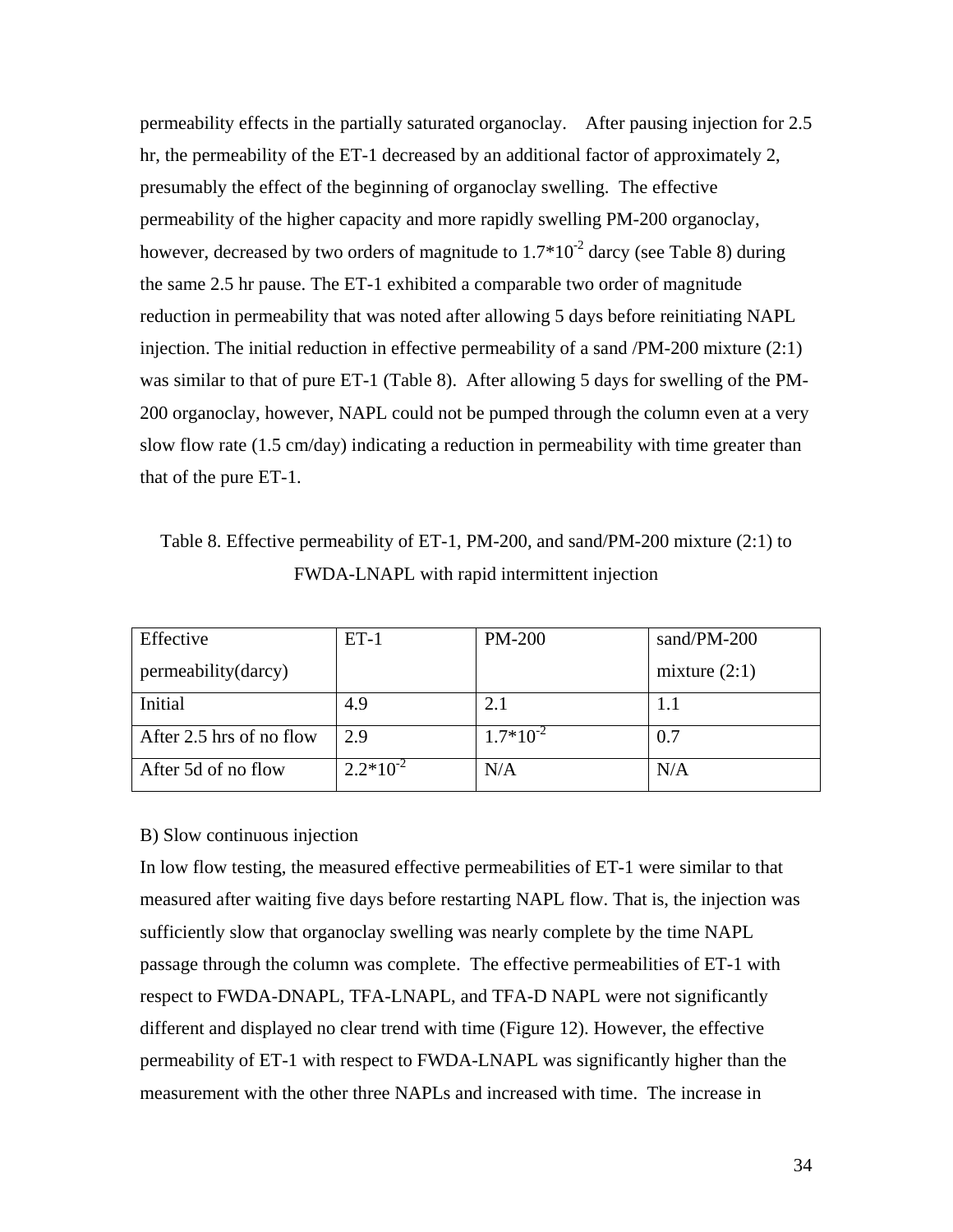permeability with time suggests that the FWDA- L NAPL degraded the resistance to flow of the ET-1 organoclay over time. It is unclear if this was the result of any physical degradation of the organoclay although it was apparently not associated with any significant change in sorption capacity.

Saturation of ET-1 with site water rather than laboratory water did not have significant effect on the effective permeability of ET-1 with respect to FWDA-LNAPL. As with laboratory water, however, the permeability increased over time when exposed to this NAPL.



Figure 12. Effective permeability of ET-1 with respect to FWDA-LNAPL, FWDA-DNAPL, TFA-LNAPL and TFA-DNAPLs

The effective permeability of PM-200 organoclay also decreased dramatically in the continuous low flow experiments, decreasing an additional two orders of magnitude over the intermittent water injection experiments, presumably due to the greater time provided for swelling of the organoclay under low flow conditions. The permeability reduction in the PM-200 organoclay was reduced to the point that the design pressure of the column experiments (60 psi) was reached and the experiment had to be stopped. At shutdown, the NAPL was wetting only approximately 2 cm of organoclay. Both FWDA-LNAPL and TFA-DNAPL was successfully pumped through the column with the mixture of PM-200 and sand at a ratio of 1:10. The effective permeability of this mixture was  $4.7*10^{-2}$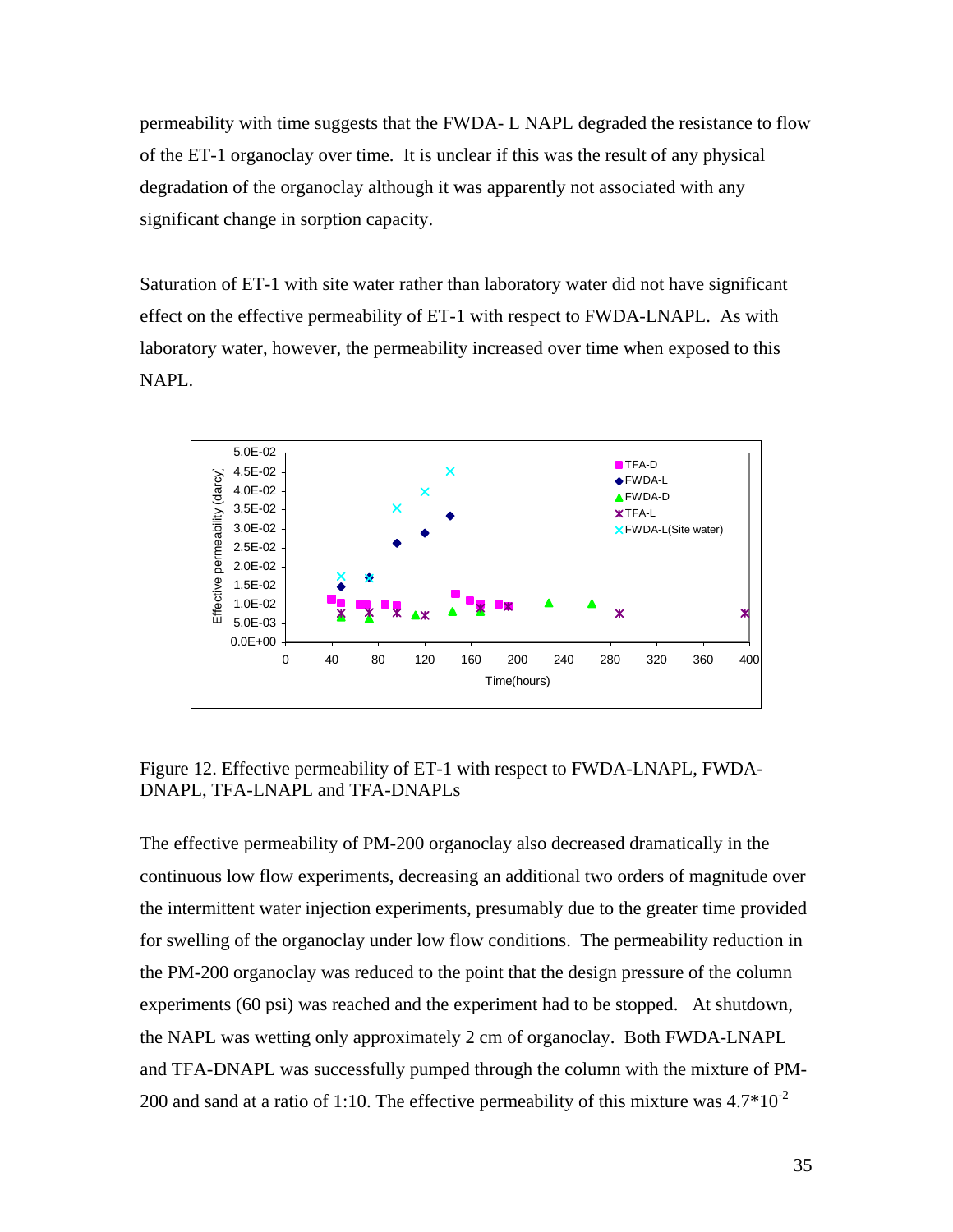and  $2.2*10^{-2}$  darcy for FWDA-L and TFA-DNAPL, respectively, which increased two orders compared to the pure PM-200. The permeability of the sand/PM-200 mixture was higher than pure ET-1. Due to the greater capacity of the PM-200 for sorption of the NAPL (compared to ET-1), it is expected that the least cost organoclay layer is one which contains PM-200 mixed with sand. Such a layer would need to be equal or slightly thicker than a pure ET-1 layer in order to achieve similar NAPL capacities, would exhibit permeabilities similar to the pure ET-1 after exposure to NAPL, but would contain far less of the relatively expensive organoclay. Offsetting this advantage is the difficulty of mixing sand and organoclay and placing such a mixture uniformly.

# 5 Strength

The strength of water saturated ET-1, NAPL saturated ET-1, water saturated PM-200, and NAPL saturated PM-200 are summarized in Table 9. This table presents the total applied stress at specimen failure for each organoclay and treatment.

| Media           | $ET-1(water)$ | ET-1 (NAPL)                     | $PM-200$ (water) | <b>PM-200 (NAPL)</b> |
|-----------------|---------------|---------------------------------|------------------|----------------------|
|                 |               |                                 |                  |                      |
|                 |               |                                 |                  |                      |
| Total stress at | 214.1         | 110.6                           | 223.3            | 37.2                 |
| failure (lb/sq  |               | $(205.1, 223.2)$ (117.3, 103.9) | (228.4, 218.3)   |                      |
| inch)           |               |                                 |                  |                      |

Table 9. Total stress of water saturated and NAPL saturated organoclays

NAPL saturated organoclays had significantly lower bearing total stress or load bearing capacity compared to water saturated organoclays. NAPL saturated ET-1 has only half of the loading bearing capacity compared to the water saturated NAPL, but these two specimens behaved similarly during load test. There was no distinguishable failure plane and only a slow bulge was observed in the specimen in response to the loading. The NAPL saturated PM-200, however, failed at lower pressures and with a distinguishable failure plane. Although the stress applied at failure is only 15% of the stress sustained by the water saturated PM-200, it still represents the pressure associated with a column of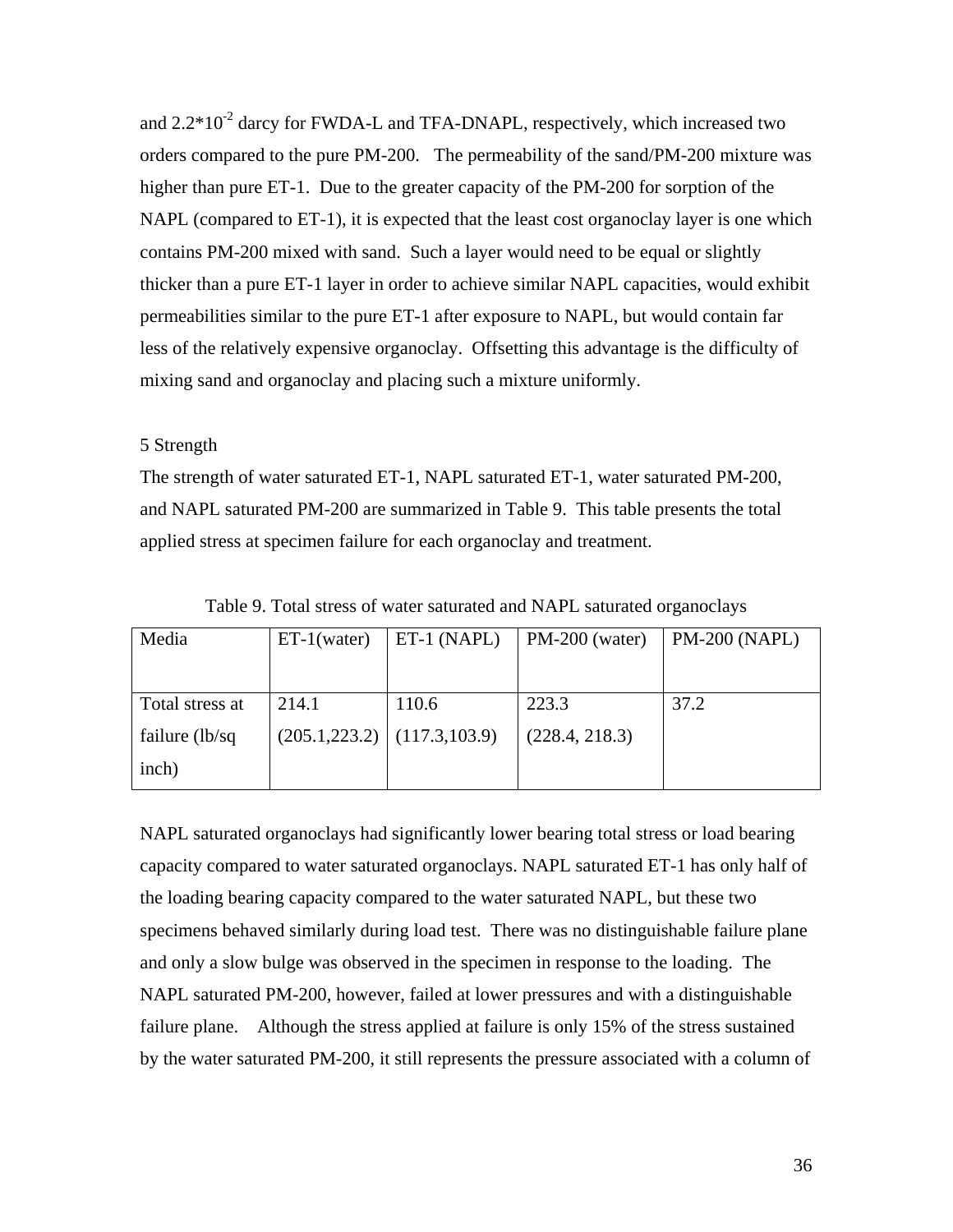sand more than 50 ft tall (at 100 lb/ $\text{ft}^2$ ). Thus ET-1 and PM-200 are expected to support the weight of an overlying sand cap without failure if saturated with water or NAPL.

#### Summary

Two organoclays were found to be effective sorbent for NAPLs. PM-200 organoclay was found to exhibit greater sorption of NAPL but with greater swelling and permeability reduction as a result. The sorption capacity of both organoclays during flow-through experiments was found to be less than in batch experiments due to the time requirement for achievement of full sorption capacity and flow non-uniformities. Mixtures of sand and organoclay would more closely approach batch absorption capacities due to the more effective utilization of the organoclay. Initial movement into the organoclay column would create a partially NAPL saturated region that would slowly fill during swelling with continuous injection. No PAHs were detected in the column effluent until visual breakthrough of NAPL. Subsequent to NAPL breakthrough with no fresh organoclay to remove dissolved phase contamination, the effluent water contained high concentrations of dissolved PAHs, similar to that expected in equilibrium with the NAPL. NAPL, however, was not mobilized from the column by continued injection of water even after complete saturation of the organoclay.

Both of the test organoclays exhibited significantly reduced permeability as a result of swelling during sorption of NAPL. PM-200 has a higher sorption capacity and much lower effective permeability with respect to the NAPL phase. The effective permeability of the NAPL-contacted organoclay was similar to that expected for silt (PM-200) or silty sand (ET-1) and would tend to encourage lateral movement of NAPL ensuring more effective use of the sorption capacity of organoclay surrounding an active seep area. Note that the impact of the permeability change would not be significant if the surrounding media were composed of silty or finer sediments. Introducing organoclay in a mixture with sand increased the effective permeability and maintained or increased the sorption capacity per unit mass of organoclay. For ET-1 and sand mixtures, the increase in effective permeability was approximately inversely proportional to the reduction in sorption capacity. But for sand and PM-200 mixture, a similar reduction in sorption